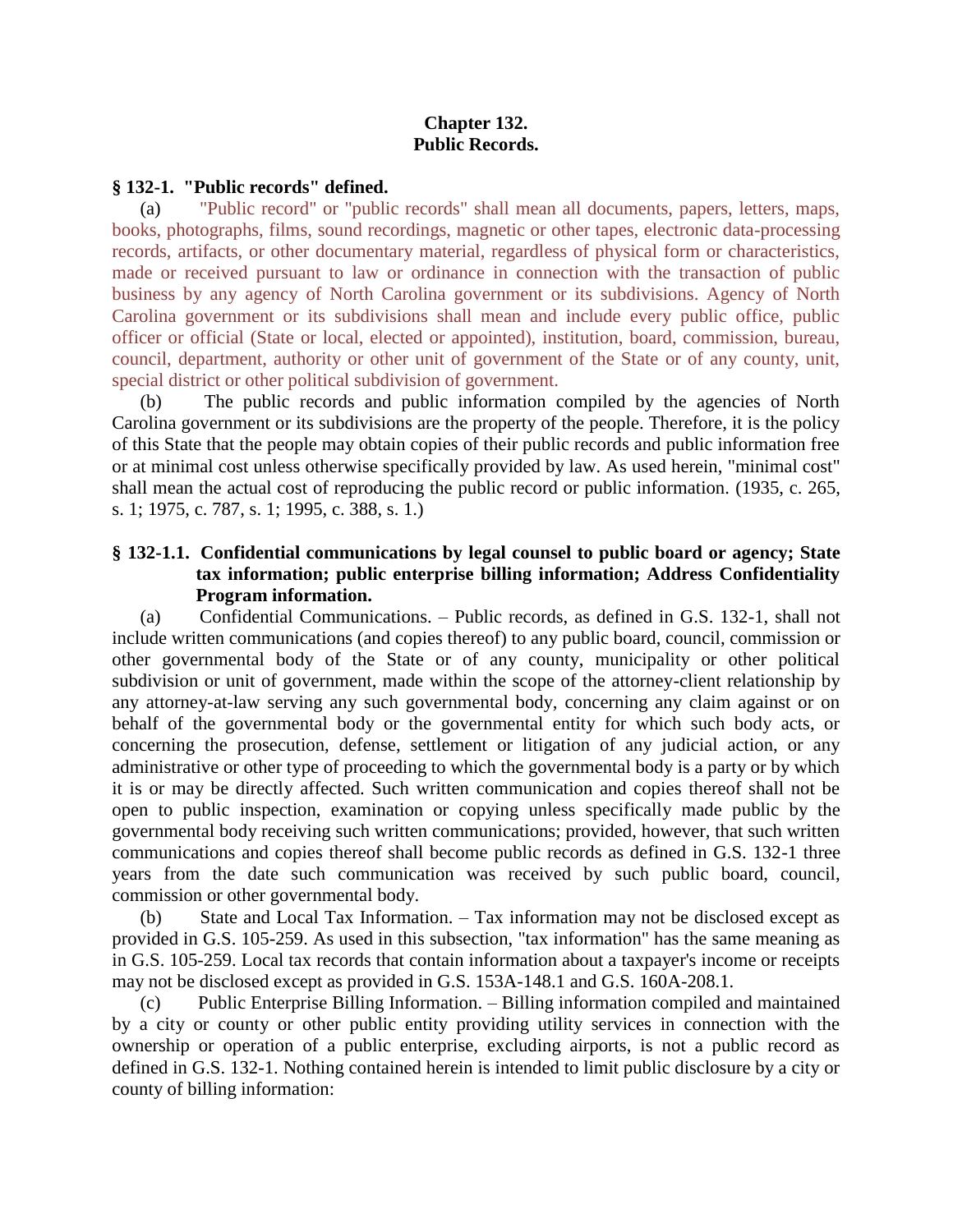- (1) That the city or county determines will be useful or necessary to assist bond counsel, bond underwriters, underwriters' counsel, rating agencies or investors or potential investors in making informed decisions regarding bonds or other obligations incurred or to be incurred with respect to the public enterprise;
- (2) That is necessary to assist the city, county, State, or public enterprise to maintain the integrity and quality of services it provides; or
- (3) That is necessary to assist law enforcement, public safety, fire protection, rescue, emergency management, or judicial officers in the performance of their duties.

As used herein, "billing information" means any record or information, in whatever form, compiled or maintained with respect to individual customers by any owner or operator of a public enterprise, as defined in G.S. 160A-311, excluding subdivision (9), and G.S. 153A-274, excluding subdivision (4), or other public entity providing utility services, excluding airports, relating to services it provides or will provide to the customer.

(d) Address Confidentiality Program Information. – The actual address and telephone number of a program participant in the Address Confidentiality Program established under Chapter 15C of the General Statutes is not a public record within the meaning of Chapter 132. The actual address and telephone number of a program participant may not be disclosed except as provided in Chapter 15C of the General Statutes.

(e) Controlled Substances Reporting System Information. – Information compiled or maintained in the Controlled Substances Reporting System established under Article 5E of Chapter 90 of the General Statutes is not a public record as defined in G.S. 132-1 and may be released only as provided under Article 5E of Chapter 90 of the General Statutes.

(f) Personally Identifiable Admissions Information. – Records maintained by The University of North Carolina or any constituent institution, or by the Community Colleges System Office or any community college, which contain personally identifiable information from or about an applicant for admission to one or more constituent institutions or to one or more community colleges shall be confidential and shall not be subject to public disclosure pursuant to G.S. 132-6(a). Notwithstanding the preceding sentence, any letter of recommendation or record containing a communication from an elected official to The University of North Carolina, any of its constituent institutions, or to a community college, concerning an applicant for admission who has not enrolled as a student shall be considered a public record subject to disclosure pursuant to G.S. 132-6(a). Nothing in this subsection is intended to limit the disclosure of public records that do not contain personally identifiable information, including aggregated data, guidelines, instructions, summaries, or reports that do not contain personally identifiable information or from which it is feasible to redact any personally identifiable information that the record contains. As used in this subsection, the term "community college" is as defined in G.S. 115D-2(2), the term "constituent institution" is as defined in G.S. 116-2(4), and the term "Community Colleges System Office" is as defined in G.S. 115D-3. (1975, c. 662; 1993, c. 485, s. 38; 1995 (Reg. Sess., 1996), c. 646, s. 21; 2001-473, s. 1; 2002-171, s. 7; 2003-287, s. 1; 2005-276, s. 10.36(b); 2007-372, s. 2.)

# **§ 132-1.2. Confidential information.**

Nothing in this Chapter shall be construed to require or authorize a public agency or its subdivision to disclose any information that:

(1) Meets all of the following conditions: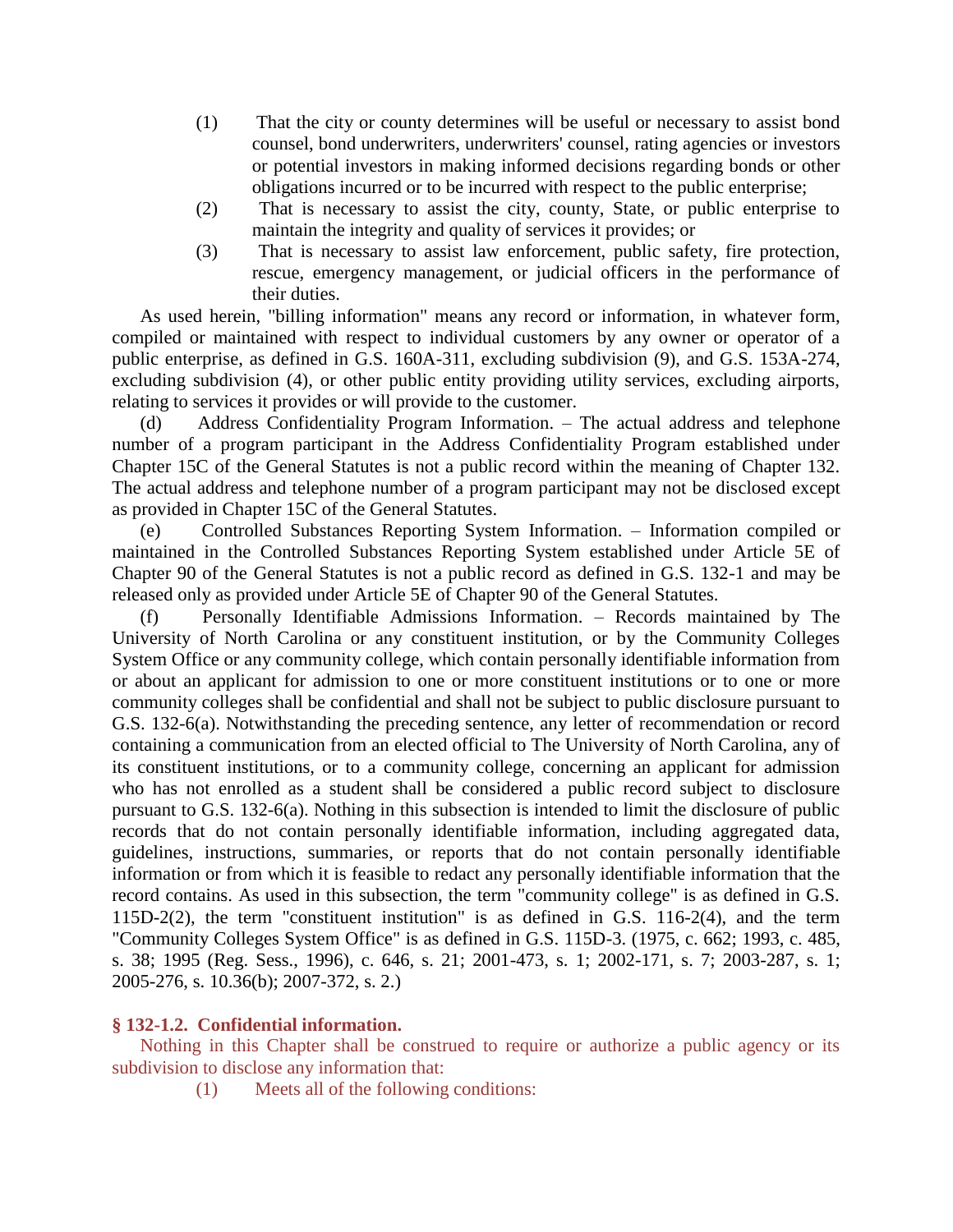- a. Constitutes a "trade secret" as defined in G.S. 66-152(3).
- b. Is the property of a private "person" as defined in G.S. 66-152(2).
- c. Is disclosed or furnished to the public agency in connection with the owner's performance of a public contract or in connection with a bid, application, proposal, industrial development project, or in compliance with laws, regulations, rules, or ordinances of the United States, the State, or political subdivisions of the State.
- d. Is designated or indicated as "confidential" or as a "trade secret" at the time of its initial disclosure to the public agency.
- (2) Reveals an account number for electronic payment as defined in G.S. 147-86.20 and obtained pursuant to Articles 6A or 6B of Chapter 147 of the General Statutes or G.S. 159-32.1.
- (3) Reveals a document, file number, password, or any other information maintained by the Secretary of State pursuant to Article 21 of Chapter 130A of the General Statutes.
- (4) Reveals the electronically captured image of an individual's signature, date of birth, drivers license number, or a portion of an individual's social security number if the agency has those items because they are on a voter registration document.
- (5) Reveals the seal of a licensed design professional who is licensed under Chapter 83A or Chapter 89C of the General Statutes that has been submitted for project approval to (i) a municipality under Part 5 of Article 19 of Chapter 160A of the General Statutes or (ii) to a county under Part 4 of Article 18 of Chapter 153A of the General Statutes. Notwithstanding this exemption, a municipality or county that receives a request for a document submitted for project approval that contains the seal of a licensed design professional who is licensed under Chapter 83A or Chapter 89C of the General Statutes and that is otherwise a public record by G.S. 132-1 shall allow a copy of the document without the seal of the licensed design professional to be examined and copied, consistent with any rules adopted by the licensing board under Chapter 83A or Chapter 89C of the General Statutes regarding an unsealed document. (1989, c. 269; 1991, c. 745, s. 3; 1999-434, s. 7; 2001-455, s. 2; 2001-513, s. 30(b); 2003-226, s. 5; 2004-127, s. 17(b); 2009-346, s. 1.)

# **§ 132-1.3. Settlements made by or on behalf of public agencies, public officials, or public employees; public records.**

(a) Public records, as defined in G.S. 132-1, shall include all settlement documents in any suit, administrative proceeding or arbitration instituted against any agency of North Carolina government or its subdivisions, as defined in G.S. 132-1, in connection with or arising out of such agency's official actions, duties or responsibilities, except in an action for medical malpractice against a hospital facility. No agency of North Carolina government or its subdivisions, nor any counsel, insurance company or other representative acting on behalf of such agency, shall approve, accept or enter into any settlement of any such suit, arbitration or proceeding if the settlement provides that its terms and conditions shall be confidential, except in an action for medical malpractice against a hospital facility. No settlement document sealed under subsection (b) of this section shall be open for public inspection.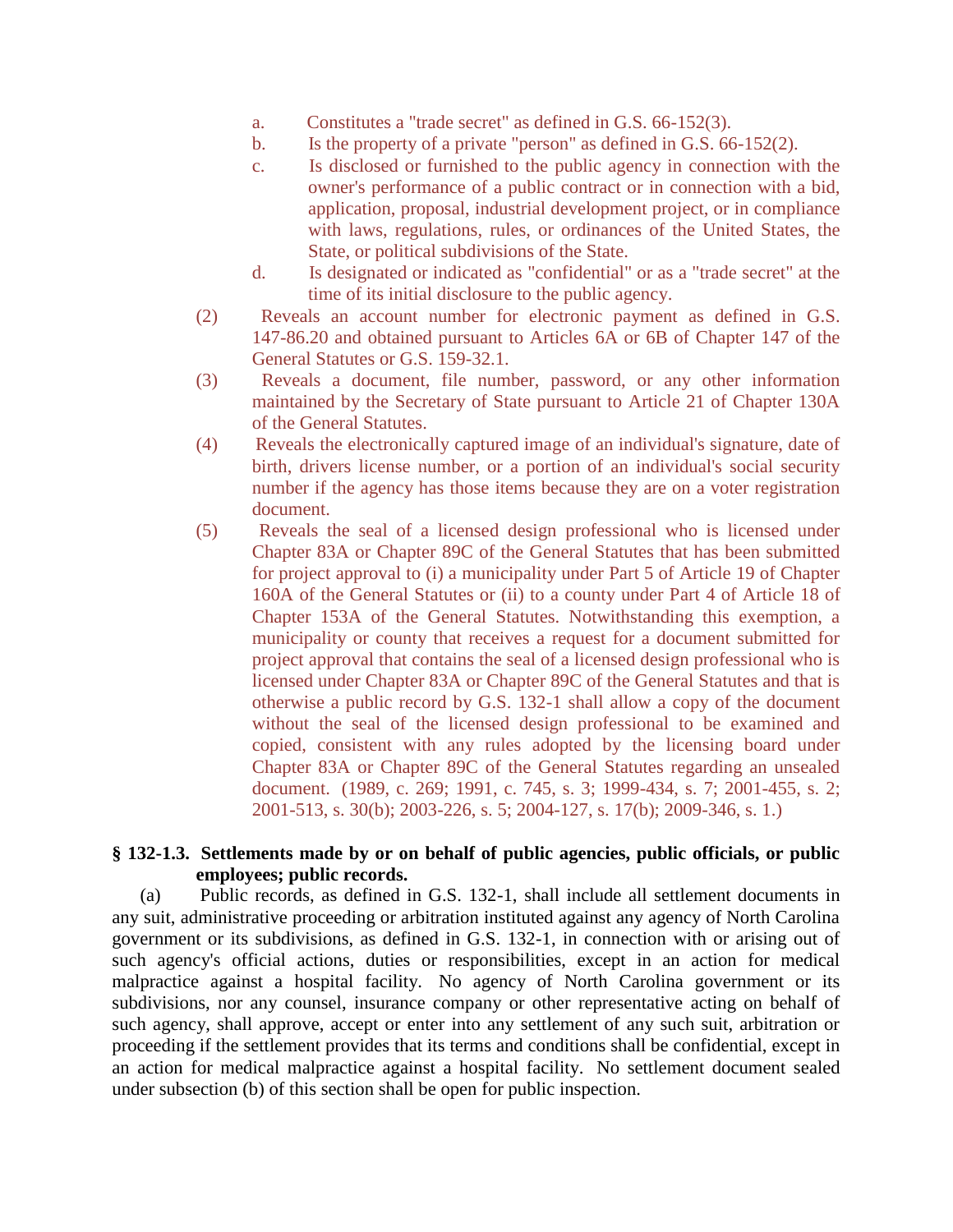(b) No judge, administrative judge or administrative hearing officer of this State, nor any board or commission, nor any arbitrator appointed pursuant to the laws of North Carolina, shall order or permit the sealing of any settlement document in any proceeding described herein except on the basis of a written order concluding that (1) the presumption of openness is overcome by an overriding interest and (2) that such overriding interest cannot be protected by any measure short of sealing the settlement. Such order shall articulate the overriding interest and shall include findings of fact that are sufficiently specific to permit a reviewing court to determine whether the order was proper.

(c) Except for confidential communications as provided in G.S. 132-1.1, the term "settlement documents," as used herein, shall include all documents which reflect, or which are made or utilized in connection with, the terms and conditions upon which any proceedings described in this section are compromised, settled, terminated or dismissed, including but not limited to correspondence, settlement agreements, consent orders, checks, and bank drafts. (1989, c. 326.)

# **§ 132-1.4. Criminal investigations; intelligence information records; Innocence Inquiry Commission records.**

(a) Records of criminal investigations conducted by public law enforcement agencies, records of criminal intelligence information compiled by public law enforcement agencies, and records of investigations conducted by the North Carolina Innocence Inquiry Commission, are not public records as defined by G.S. 132-1. Records of criminal investigations conducted by public law enforcement agencies or records of criminal intelligence information may be released by order of a court of competent jurisdiction.

- (b) As used in this section:
	- (1) "Records of criminal investigations" means all records or any information that pertains to a person or group of persons that is compiled by public law enforcement agencies for the purpose of attempting to prevent or solve violations of the law, including information derived from witnesses, laboratory tests, surveillance, investigators, confidential informants, photographs, and measurements.
	- (2) "Records of criminal intelligence information" means records or information that pertain to a person or group of persons that is compiled by a public law enforcement agency in an effort to anticipate, prevent, or monitor possible violations of the law.
	- (3) "Public law enforcement agency" means a municipal police department, a county police department, a sheriff's department, a company police agency commissioned by the Attorney General pursuant to G.S. 74E-1, et seq., and any State or local agency, force, department, or unit responsible for investigating, preventing, or solving violations of the law.
	- (4) "Violations of the law" means crimes and offenses that are prosecutable in the criminal courts in this State or the United States and infractions as defined in G.S. 14-3.1.
	- (5) "Complaining witness" means an alleged victim or other person who reports a violation or apparent violation of the law to a public law enforcement agency.

(c) Notwithstanding the provisions of this section, and unless otherwise prohibited by law, the following information shall be public records within the meaning of G.S. 132-1.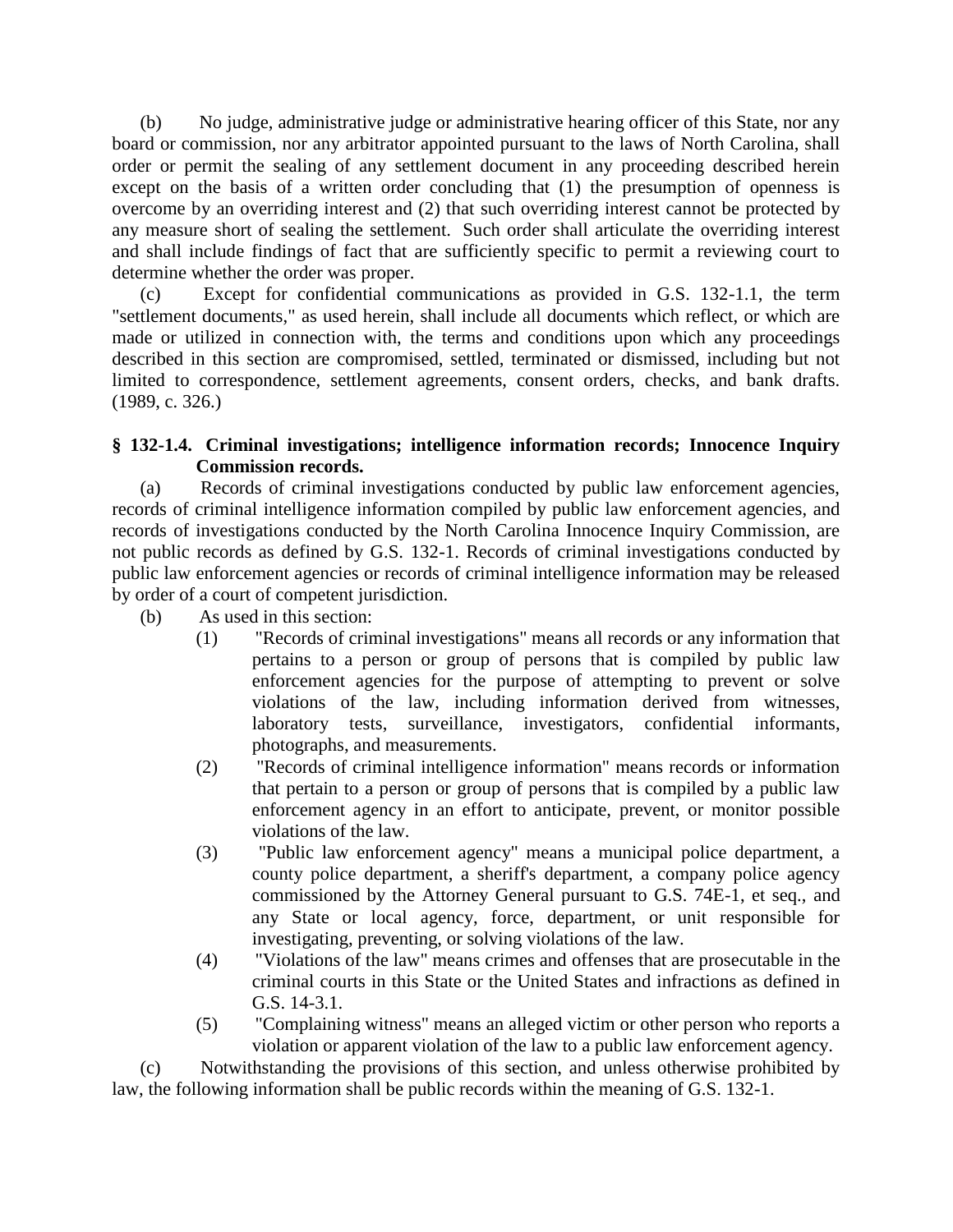- (1) The time, date, location, and nature of a violation or apparent violation of the law reported to a public law enforcement agency.
- (2) The name, sex, age, address, employment, and alleged violation of law of a person arrested, charged, or indicted.
- (3) The circumstances surrounding an arrest, including the time and place of the arrest, whether the arrest involved resistance, possession or use of weapons, or pursuit, and a description of any items seized in connection with the arrest.
- (4) The contents of "911" and other emergency telephone calls received by or on behalf of public law enforcement agencies, except for such contents that reveal the natural voice, name, address, telephone number, or other information that may identify the caller, victim, or witness. In order to protect the identity of the complaining witness, the contents of "911" and other emergency telephone calls may be released pursuant to this section in the form of a written transcript or altered voice reproduction; provided that the original shall be provided under process to be used as evidence in any relevant civil or criminal proceeding.
- (5) The contents of communications between or among employees of public law enforcement agencies that are broadcast over the public airways.
- (6) The name, sex, age, and address of a complaining witness.

(d) A public law enforcement agency shall temporarily withhold the name or address of a complaining witness if release of the information is reasonably likely to pose a threat to the mental health, physical health, or personal safety of the complaining witness or materially compromise a continuing or future criminal investigation or criminal intelligence operation. Information temporarily withheld under this subsection shall be made available for release to the public in accordance with G.S. 132-6 as soon as the circumstances that justify withholding it cease to exist. Any person denied access to information withheld under this subsection may apply to a court of competent jurisdiction for an order compelling disclosure of the information. In such action, the court shall balance the interests of the public in disclosure against the interests of the law enforcement agency and the alleged victim in withholding the information. Actions brought pursuant to this subsection shall be set down for immediate hearing, and subsequent proceedings in such actions shall be accorded priority by the trial and appellate courts.

(e) If a public law enforcement agency believes that release of information that is a public record under subdivisions (c)(1) through (c)(5) of this section will jeopardize the right of the State to prosecute a defendant or the right of a defendant to receive a fair trial or will undermine an ongoing or future investigation, it may seek an order from a court of competent jurisdiction to prevent disclosure of the information. In such action the law enforcement agency shall have the burden of showing by a preponderance of the evidence that disclosure of the information in question will jeopardize the right of the State to prosecute a defendant or the right of a defendant to receive a fair trial or will undermine an ongoing or future investigation. Actions brought pursuant to this subsection shall be set down for immediate hearing, and subsequent proceedings in such actions shall be accorded priority by the trial and appellate courts.

(f) Nothing in this section shall be construed as authorizing any public law enforcement agency to prohibit or prevent another public agency having custody of a public record from permitting the inspection, examination, or copying of such public record in compliance with G.S. 132-6. The use of a public record in connection with a criminal investigation or the gathering of criminal intelligence shall not affect its status as a public record.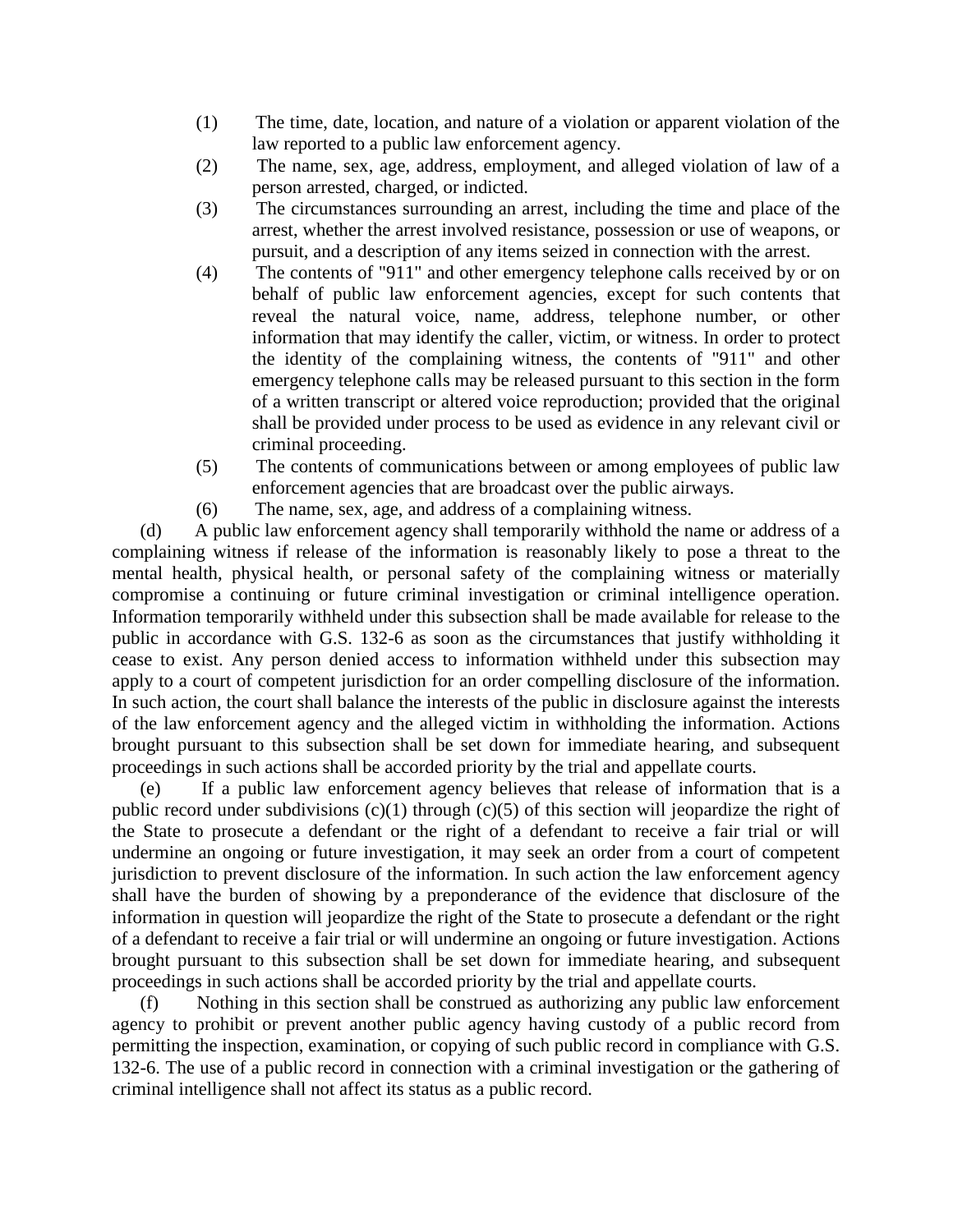(g) Disclosure of records of criminal investigations and criminal intelligence information that have been transmitted to a district attorney or other attorney authorized to prosecute a violation of law shall be governed by this section and Chapter 15A of the General Statutes.

(h) Nothing in this section shall be construed as requiring law enforcement agencies to disclose the following:

- (1) Information that would not be required to be disclosed under Chapter 15A of the General Statutes; or
- (2) Information that is reasonably likely to identify a confidential informant.

(i) Law enforcement agencies shall not be required to maintain any tape recordings of "911" or other communications for more than 30 days from the time of the call, unless a court of competent jurisdiction orders a portion sealed.

(j) When information that is not a public record under the provisions of this section is deleted from a document, tape recording, or other record, the law enforcement agency shall make clear that a deletion has been made. Nothing in this subsection shall authorize the destruction of the original record.

(k) The following court records are public records and may be withheld only when sealed by court order: arrest and search warrants that have been returned by law enforcement agencies, indictments, criminal summons, and nontestimonial identification orders.

(l) Records of investigations of alleged child abuse shall be governed by Article 29 of Chapter 7B of the General Statutes. (1993, c. 461, s. 1; 1998-202, s. 13(jj); 2006-184, s. 7; 2010-171, s. 5; 2011-321, s. 1.)

### **§ 132-1.5. 911 database.**

Automatic number identification and automatic location identification information that consists of the name, address, and telephone numbers of telephone subscribers, or the e-mail addresses of subscribers to an electronic emergency notification or reverse 911 system, that is contained in a county or municipal 911 database, or in a county or municipal telephonic or electronic emergency notification or reverse 911 system, is confidential and is not a public record as defined by Chapter 132 of the General Statutes if that information is required to be confidential by the agreement with the telephone company by which the information was obtained. Dissemination of the information contained in the 911, electronic emergency notification or reverse 911 system, or automatic number and automatic location database is prohibited except on a call-by-call basis only for the purpose of handling emergency calls or for training, and any permanent record of the information shall be secured by the public safety answering points and disposed of in a manner which will retain that security except as otherwise required by applicable law. (1997-287, s. 1; 2007-107, s. 3.2(a).)

#### **§ 132-1.6. Emergency response plans.**

Emergency response plans adopted by a constituent institution of The University of North Carolina, a community college, or a public hospital as defined in G.S. 159-39 and the records related to the planning and development of these emergency response plans are not public records as defined by G.S. 132-1 and shall not be subject to inspection and examination under G.S. 132-6. (2001-500, s. 3.1.)

#### **§ 132-1.7. Sensitive public security information.**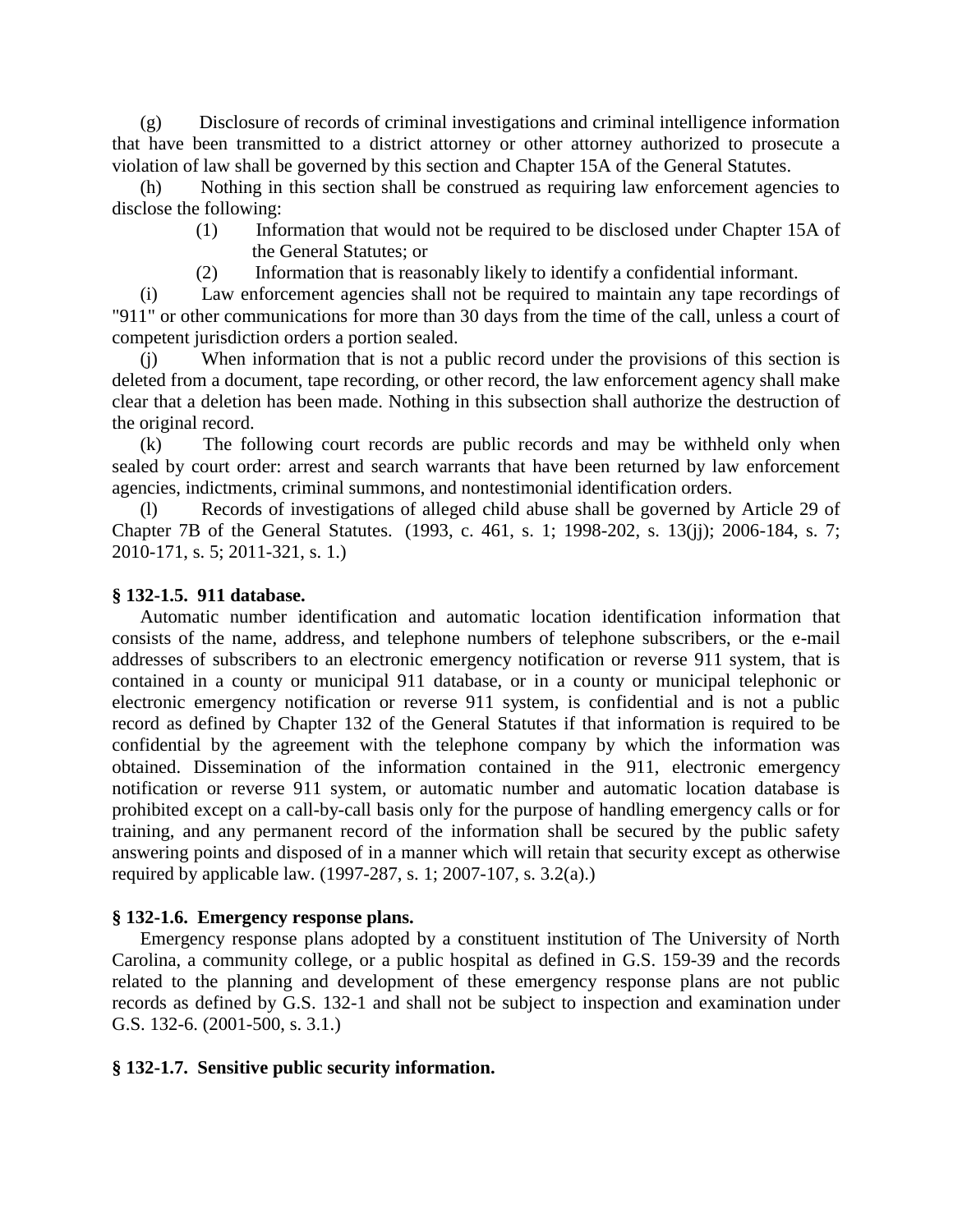(a) Public records, as defined in G.S. 132-1, shall not include information containing specific details of public security plans and arrangements or the detailed plans and drawings of public buildings and infrastructure facilities.

(b) Public records as defined in G.S. 132-1 do not include plans to prevent or respond to terrorist activity, to the extent such records set forth vulnerability and risk assessments, potential targets, specific tactics, or specific security or emergency procedures, the disclosure of which would jeopardize the safety of governmental personnel or the general public or the security of any governmental facility, building, structure, or information storage system.

(c) Information relating to the general adoption of public security plans and arrangements, and budgetary information concerning the authorization or expenditure of public funds to implement public security plans and arrangements, or for the construction, renovation, or repair of public buildings and infrastructure facilities shall be public records. (2001-516, s. 3; 2003-180, s. 1.)

# **§ 132-1.8. Confidentiality of photographs and video or audio recordings made pursuant to autopsy.**

Except as otherwise provided in G.S. 130A-389.1, a photograph or video or audio recording of an official autopsy is not a public record as defined by G.S. 132-1. However, the text of an official autopsy report, including any findings and interpretations prepared in accordance with G.S. 130A-389(a), is a public record and fully accessible by the public. For purposes of this section, an official autopsy is an autopsy performed pursuant to G.S. 130A-389(a). (2005-393, s. 1.)

# **§ 132-1.9. Trial preparation materials.**

(a) Scope. – A request to inspect, examine, or copy a public record that is also trial preparation material is governed by this section, and, to the extent this section conflicts with any other provision of law, this section applies.

(b) Right to Deny Access. – Except as otherwise provided in this section, a custodian may deny access to a public record that is also trial preparation material. If the denial is based on an assertion that the public record is trial preparation material that was prepared in anticipation of a legal proceeding that has not commenced, the custodian shall, upon request, provide a written justification for the assertion that the public record was prepared in anticipation of a legal proceeding.

(c) Trial Preparation Material Prepared in Anticipation of a Legal Proceeding. – Any person who is denied access to a public record that is also claimed to be trial preparation material that was prepared in anticipation of a legal proceeding that has not yet been commenced may petition the court pursuant to G.S. 132-9 for determination as to whether the public record is trial preparation material that was prepared in anticipation of a legal proceeding.

(d) During a Legal Proceeding. –

(1) When a legal proceeding is subject to G.S. 1A-1, Rule 26(b)(3), or subject to Rule 26(b)(3) of the Federal Rules of Civil Procedure, a party to the pending legal proceeding, including any appeals and postjudgment proceedings, who is denied access to a public record that is also claimed to be trial preparation material that pertains to the pending proceeding may seek access to such record only by motion made in the pending legal proceeding and pursuant to the procedural and substantive standards that apply to that proceeding. A party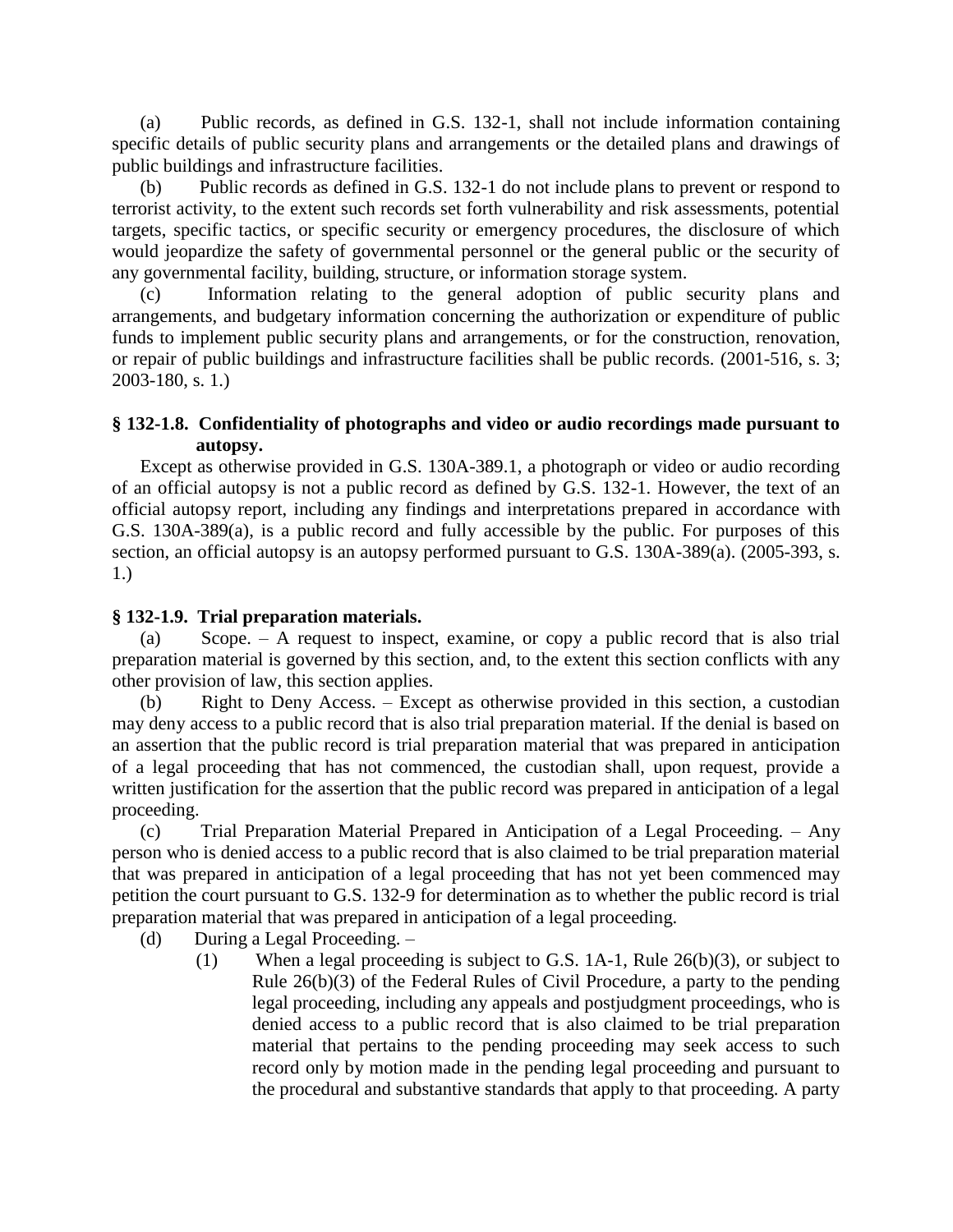to the pending legal proceeding may not directly or indirectly commence a separate proceeding for release of such record pursuant to G.S. 132-9 in any other court or tribunal.

- (2) When a legal proceeding is not subject to G.S. 1A-1, Rule 26(b)(3), and not subject to Rule 26(b)(3) of the Federal Rules of Civil Procedure, a party to the pending legal proceeding, including any appeals and postjudgment proceedings, who is denied access to a public record that is also claimed to be trial preparation material that pertains to the pending legal proceeding may petition the court pursuant to G.S. 132-9 for access to such record. In determining whether to require the custodian to provide access to all or any portion of the record, the court or other tribunal shall apply the provisions of G.S. 1A-1, Rule 26(b)(3).
- (3) Any person who is denied access to a public record that is also claimed to be trial preparation material and who is not a party to the pending legal proceeding to which such record pertains, and who is not acting in concert with or as an agent for any party to the pending legal proceeding, may petition the court pursuant to G.S. 132-9 for a determination as to whether the public record is trial preparation material.

(e) Following a Legal Proceeding. – Upon the conclusion of a legal proceeding, including the completion of all appeals and postjudgment proceedings, or, in the case where no legal proceeding has been commenced, upon the expiration of all applicable statutes of limitations and periods of repose, the custodian of a public record that is also claimed to be trial preparation material shall permit the inspection, examination, or copying of such record if any law that is applicable so provides.

(f) Effect of Disclosure. – Disclosure pursuant to this section of all or any portion of a public record that is also trial preparation material, whether voluntary or pursuant to an order issued by a court, or issued by an officer in an administrative or quasi-judicial legal proceeding, shall not constitute a waiver of the right to claim that any other document or record constitutes trial preparation material.

(g) Trial Preparation Materials That Are Not Public Records. – This section does not require disclosure, or authorize a court to require disclosure, of trial preparation material that is not also a public record or that is under other provisions of this Chapter exempted or protected from disclosure by law or by an order issued by a court, or by an officer in an administrative or quasi-judicial legal proceeding.

(h) Definitions. – As used in this section, the following definitions apply:

- (1) Legal proceeding. Civil proceedings in any federal or State court. Legal proceeding also includes any federal, State, or local government administrative or quasi-judicial proceeding that is not expressly subject to the provisions of Chapter 1A of the General Statutes or the Federal Rules of Civil Procedure.
- (2) Trial preparation material. Any record, wherever located and in whatever form, that is trial preparation material within the meaning of G.S. 1A-1, Rule 26(b)(3), any comparable material prepared for any other legal proceeding, and any comparable material exchanged pursuant to a joint defense, joint prosecution, or joint interest agreement in connection with any pending or anticipated legal proceeding. (2005-332, s. 1; 2005-414, s. 4.)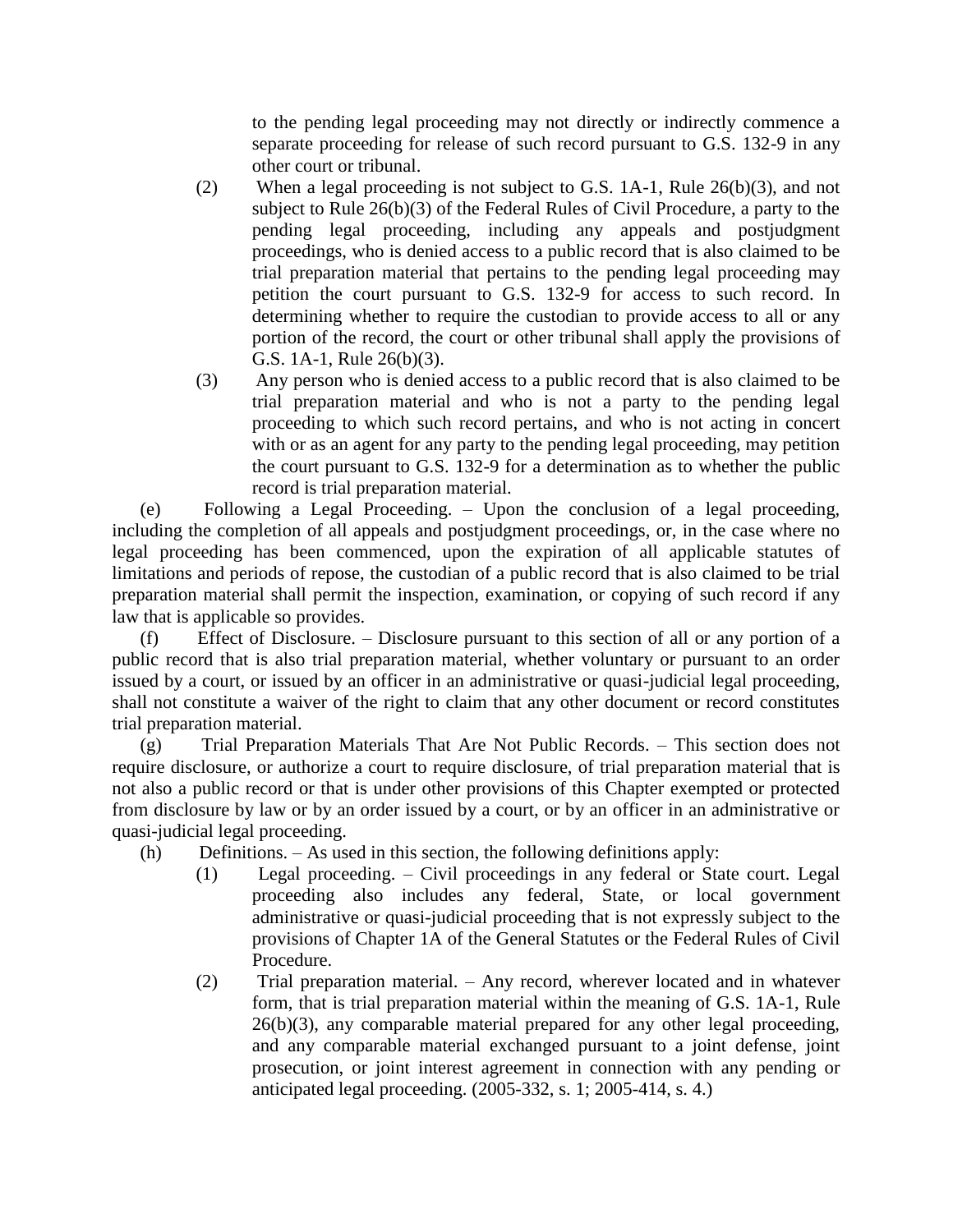# **§ 132-1.10. Social security numbers and other personal identifying information.**

- (a) The General Assembly finds the following:
	- (1) The social security number can be used as a tool to perpetuate fraud against a person and to acquire sensitive personal, financial, medical, and familial information, the release of which could cause great financial or personal harm to an individual. While the social security number was intended to be used solely for the administration of the federal Social Security System, over time this unique numeric identifier has been used extensively for identity verification purposes and other legitimate consensual purposes.
	- (2) Although there are legitimate reasons for State and local government agencies to collect social security numbers and other personal identifying information from individuals, government should collect the information only for legitimate purposes or when required by law.
	- (3) When State and local government agencies possess social security numbers or other personal identifying information, the governments should minimize the instances this information is disseminated either internally within government or externally with the general public.

(b) Except as provided in subsections (c) and (d) of this section, no agency of the State or its political subdivisions, or any agent or employee of a government agency, shall do any of the following:

- (1) Collect a social security number from an individual unless authorized by law to do so or unless the collection of the social security number is otherwise imperative for the performance of that agency's duties and responsibilities as prescribed by law. Social security numbers collected by an agency must be relevant to the purpose for which collected and shall not be collected until and unless the need for social security numbers has been clearly documented.
- (2) Fail, when collecting a social security number from an individual, to segregate that number on a separate page from the rest of the record, or as otherwise appropriate, in order that the social security number can be more easily redacted pursuant to a valid public records request.
- (3) Fail, when collecting a social security number from an individual, to provide, at the time of or prior to the actual collection of the social security number by that agency, that individual, upon request, with a statement of the purpose or purposes for which the social security number is being collected and used.
- (4) Use the social security number for any purpose other than the purpose stated.
- (5) **(For applicability date – See Editor's note)** Intentionally communicate or otherwise make available to the general public a person's social security number or other identifying information. "Identifying information", as used in this subdivision, shall have the same meaning as in G.S. 14-113.20(b), except it shall not include electronic identification numbers, electronic mail names or addresses, Internet account numbers, Internet identification names, parent's legal surname prior to marriage, or drivers license numbers appearing on law enforcement records. Identifying information shall be confidential and not be a public record under this Chapter. A record, with identifying information removed or redacted, is a public record if it would otherwise be a public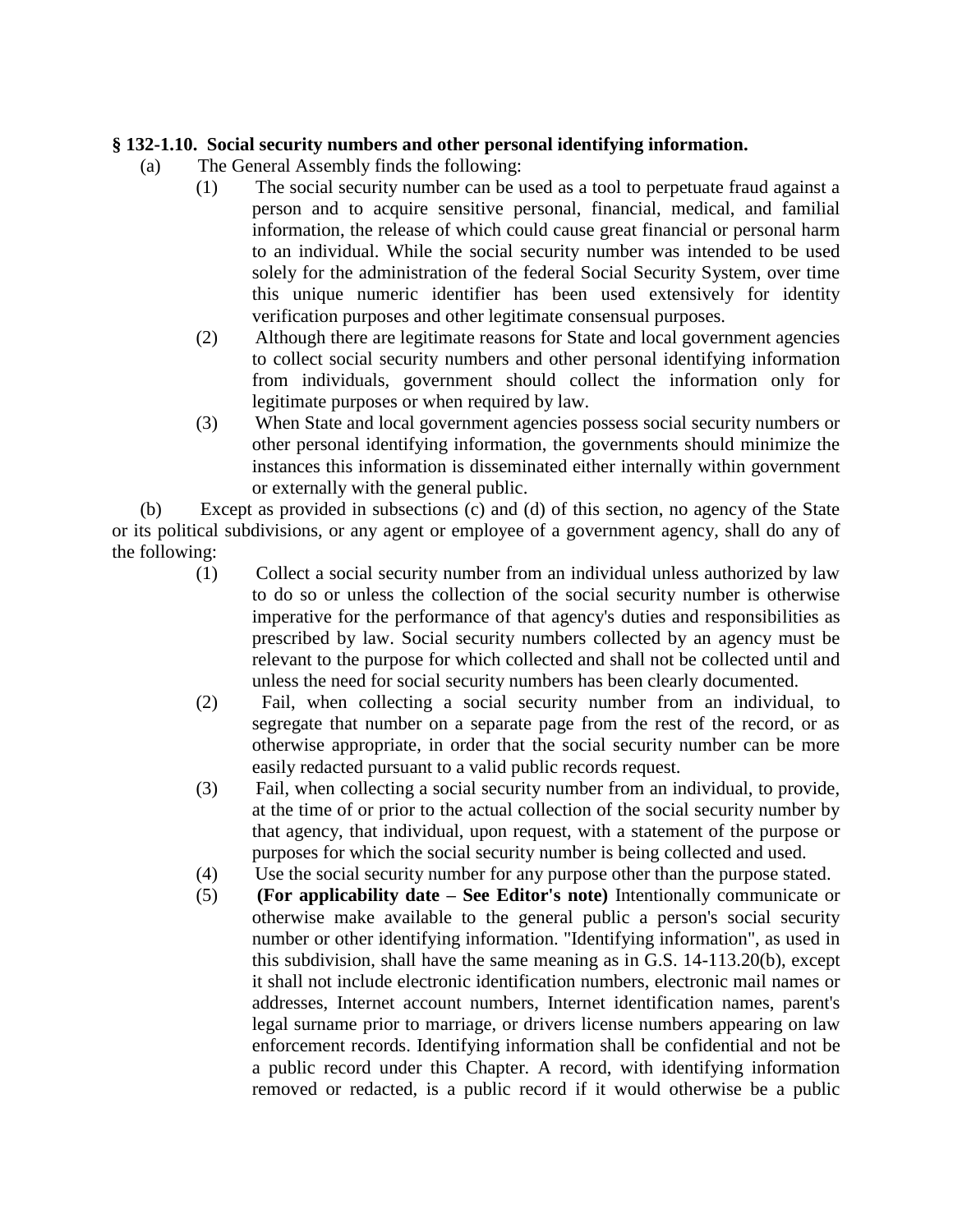record under this Chapter but for the identifying information. The presence of identifying information in a public record does not change the nature of the public record. If all other public records requirements are met under this Chapter, the agency of the State or its political subdivisions shall respond to a public records request, even if the records contain identifying information, as promptly as possible, by providing the public record with the identifying information removed or redacted.

- (6) Intentionally print or imbed an individual's social security number on any card required for the individual to access government services.
- (7) Require an individual to transmit the individual's social security number over the Internet, unless the connection is secure or the social security number is encrypted.
- (8) Require an individual to use the individual's social security number to access an Internet Web site, unless a password or unique personal identification number or other authentication device is also required to access the Internet Web site.
- (9) Print an individual's social security number on any materials that are mailed to the individual, unless state or federal law required that the social security number be on the document to be mailed. A social security number that is permitted to be mailed under this subdivision may not be printed, in whole or in part, on a postcard or other mailer not requiring an envelope, or visible on the envelope or without the envelope having been opened.
- (c) Subsection (b) of this section does not apply in the following circumstances:
	- (1) To social security numbers or other identifying information disclosed to another governmental entity or its agents, employees, or contractors if disclosure is necessary for the receiving entity to perform its duties and responsibilities. The receiving governmental entity and its agents, employees, and contractors shall maintain the confidential and exempt status of such numbers.
	- (2) To social security numbers or other identifying information disclosed pursuant to a court order, warrant, or subpoena.
	- (3) To social security numbers or other identifying information disclosed for public health purposes pursuant to and in compliance with Chapter 130A of the General Statutes.
	- (4) To social security numbers or other identifying information that have been redacted.
	- (5) To certified copies of vital records issued by the State Registrar and other authorized officials pursuant to G.S. 130A-93(c). The State Registrar may disclose any identifying information other than social security numbers on any uncertified vital record.
	- (6) To any recorded document in the official records of the register of deeds of the county.
	- (7) To any document filed in the official records of the courts.

(c1) If an agency of the State or its political subdivisions, or any agent or employee of a government agency, experiences a security breach, as defined in Article 2A of Chapter 75 of the General Statutes, the agency shall comply with the requirements of G.S. 75-65.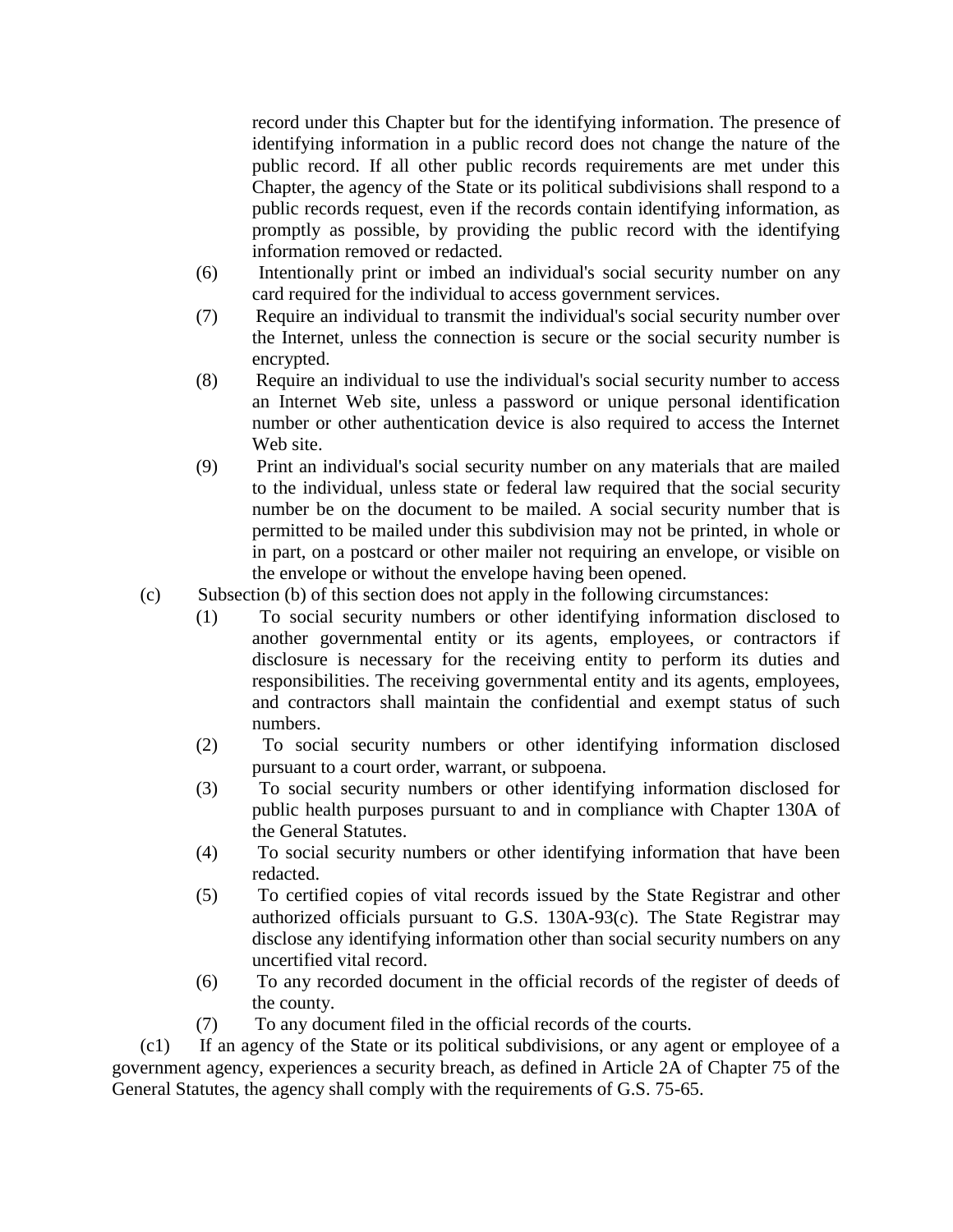(d) No person preparing or filing a document to be recorded or filed in the official records of the register of deeds, the Department of the Secretary of State, or of the courts may include any person's social security, employer taxpayer identification, drivers license, state identification, passport, checking account, savings account, credit card, or debit card number, or personal identification (PIN) code or passwords in that document, unless otherwise expressly required by law or court order, adopted by the State Registrar on records of vital events, or redacted. Any loan closing instruction that requires the inclusion of a person's social security number on a document to be recorded shall be void. Any person who violates this subsection shall be guilty of an infraction, punishable by a fine not to exceed five hundred dollars (\$500.00) for each violation.

(e) The validity of an instrument as between the parties to the instrument is not affected by the inclusion of personal information on a document recorded or filed with the official records of the register of deeds or the Department of the Secretary of State. The register of deeds or the Department of the Secretary of State may not reject an instrument presented for recording because the instrument contains an individual's personal information.

(f) Any person has the right to request that a register of deeds or clerk of court remove, from an image or copy of an official record placed on a register of deeds' or court's Internet Website available to the general public or an Internet Web site available to the general public used by a register of deeds or court to display public records by the register of deeds or clerk of court, the person's social security, employer taxpayer identification, drivers license, state identification, passport, checking account, savings account, credit card, or debit card number, or personal identification (PIN) code or passwords contained in that official record. The request must be made in writing, legibly signed by the requester, and delivered by mail, facsimile, or electronic transmission, or delivered in person to the register of deeds or clerk of court. The request must specify the personal information to be redacted, information that identifies the document that contains the personal information and unique information that identifies the location within the document that contains the social security, employer taxpayer identification, drivers license, state identification, passport, checking account, savings account, credit card, or debit card number, or personal identification (PIN) code or passwords to be redacted. The request for redaction shall be considered a public record with access restricted to the register of deeds, the clerk of court, their staff, or upon order of the court. The register of deeds or clerk of court shall have no duty to inquire beyond the written request to verify the identity of a person requesting redaction and shall have no duty to remove redaction for any reason upon subsequent request by an individual or by order of the court, if impossible to do so. No fee will be charged for the redaction pursuant to such request. Any person who requests a redaction without proper authority to do so shall be guilty of an infraction, punishable by a fine not to exceed five hundred dollars (\$500.00) for each violation.

(f1) Without a request made pursuant to subsection (f) of this section, a register of deeds or clerk of court may remove from an image or copy of an official record placed on a register of deeds' or clerk of court's Internet Web site available to the general public, or placed on an Internet Web site available to the general public used by a register of deeds or clerk of court to display public records, a person's social security or drivers license number contained in that official record. Registers of deeds and clerks of court may apply optical character recognition technology or other reasonably available technology to official records placed on Internet Web sites available to the general public in order to, in good faith, identify and redact social security and drivers license numbers.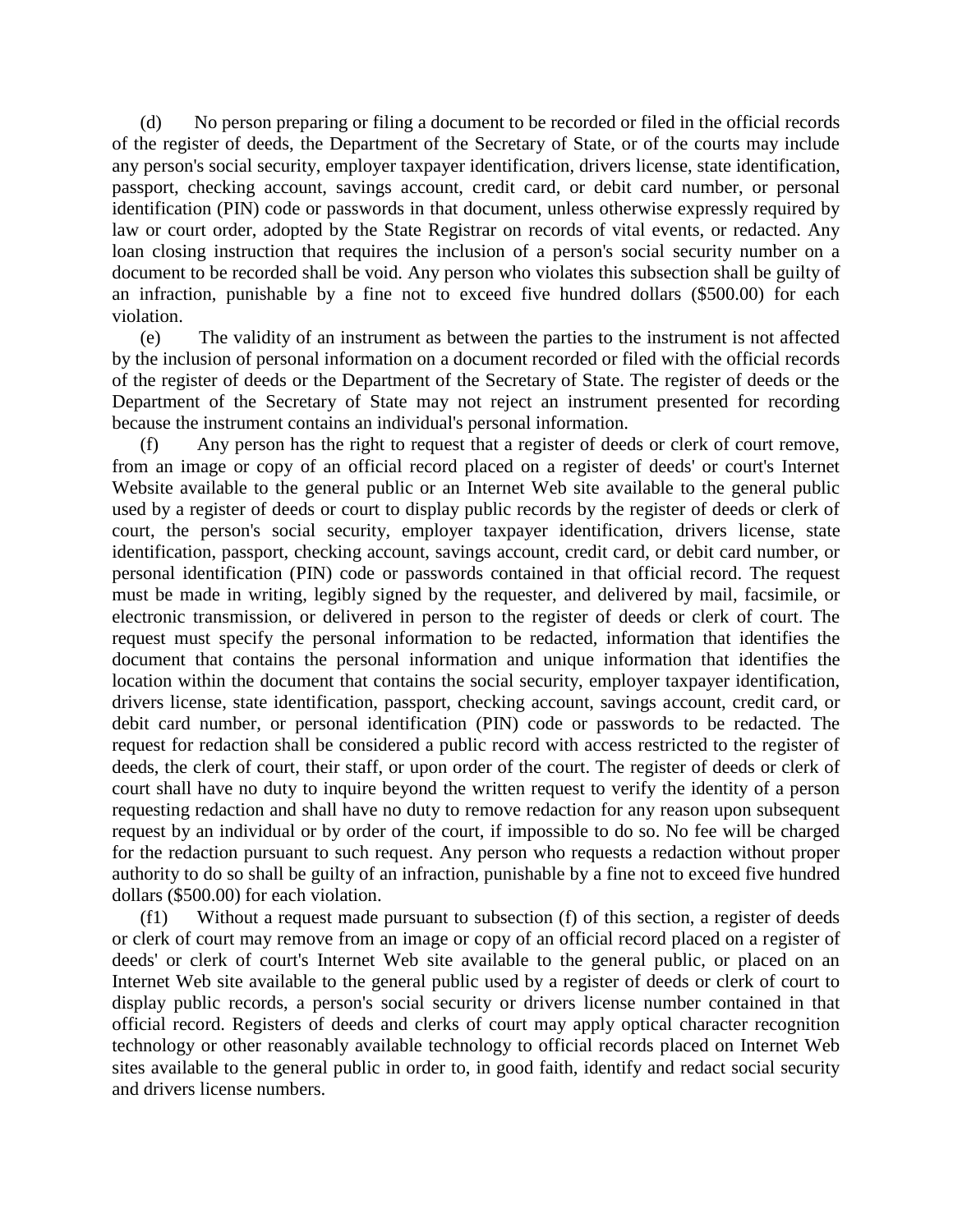(g) A register of deeds or clerk of court shall immediately and conspicuously post signs throughout his or her offices for public viewing and shall immediately and conspicuously post a notice on any Internet Web site available to the general public used by a register of deeds or clerk of court a notice stating, in substantially similar form, the following:

- (1) Any person preparing or filing a document for recordation or filing in the official records may not include a social security, employer taxpayer identification, drivers license, state identification, passport, checking account, savings account, credit card, or debit card number, or personal identification (PIN) code or passwords in the document, unless expressly required by law or court order, adopted by the State Registrar on records of vital events, or redacted so that no more than the last four digits of the identification number is included.
- (2) Any person has a right to request a register of deeds or clerk of court to remove, from an image or copy of an official record placed on a register of deeds' or clerk of court's Internet Web site available to the general public or on an Internet Web site available to the general public used by a register of deeds or clerk of court to display public records, any social security, employer taxpayer identification, drivers license, state identification, passport, checking account, savings account, credit card, or debit card number, or personal identification (PIN) code or passwords contained in an official record. The request must be made in writing and delivered by mail, facsimile, or electronic transmission, or delivered in person, to the register of deeds or clerk of court. The request must specify the personal information to be redacted, information that identifies the document that contains the personal information and unique information that identifies the location within the document that contains the social security, employer taxpayer identification, drivers license, state identification, passport, checking account, savings account, credit card, or debit card number, or personal identification (PIN) code or passwords to be redacted. No fee will be charged for the redaction pursuant to such a request. Any person who requests a redaction without proper authority to do so shall be guilty of an infraction, punishable by a fine not to exceed five hundred dollars (\$500.00) for each violation.

(h) Any affected person may petition the court for an order directing compliance with this section. No liability shall accrue to a register of deeds or clerk of court or to his or her agent for any action related to provisions of this section or for any claims or damages that might result from a social security number or other identifying information on the public record or on a register of deeds' or clerk of court's Internet website available to the general public or an Internet Web site available to the general public used by a register of deeds or clerk of court. (2005-414, s. 4; 2006-173, ss. 1-7; 2009-355, s. 3.)

# **§ 132-1.11. Economic development incentives.**

(a) Assumptions and Methodologies. – Subject to the provisions of this Chapter regarding confidential information and the withholding of public records relating to the proposed expansion or location of specific business or industrial projects when the release of those records would frustrate the purpose for which they were created, whenever a public agency or its subdivision performs a cost-benefit analysis or similar assessment with respect to economic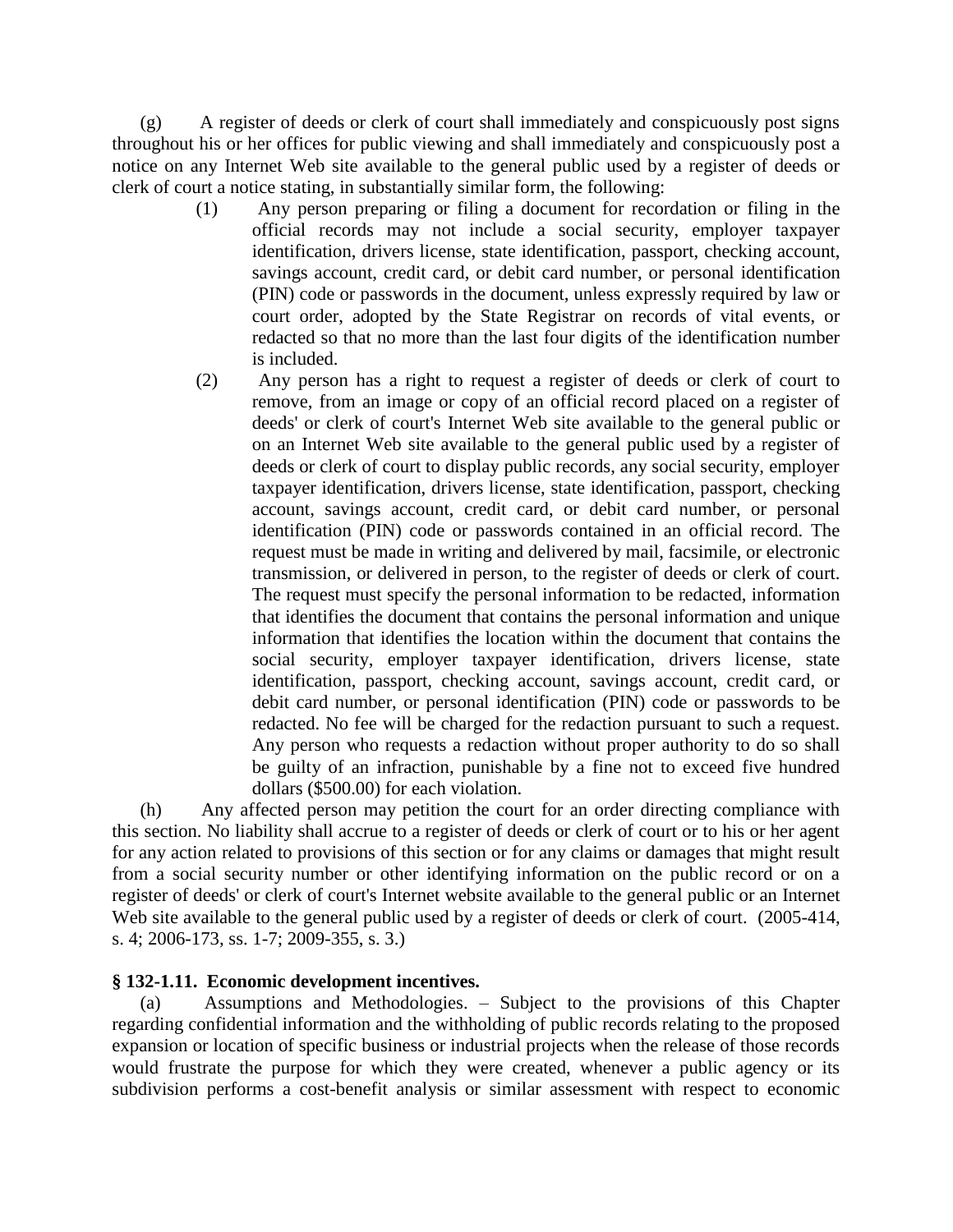development incentives offered to a specific business or industrial project, the agency or its subdivision must describe in detail the assumptions and methodologies used in completing the analysis or assessment. This description is a public record and is subject to all provisions of this Chapter and other law regarding public records.

(b) Disclosure of Public Records Requirements. – Whenever an agency or its subdivision first proposes, negotiates, or accepts an application for economic development incentives with respect to a specific industrial or business project, the agency or subdivision must disclose that any information obtained by the agency or subdivision is subject to laws regarding disclosure of public records. In addition, the agency or subdivision must fully and accurately describe the instances in which confidential information may be withheld from disclosure, the types of information that qualify as confidential information, and the methods for ensuring that confidential information is not disclosed. (2005-429, s. 1.2.)

# **§ 132-1.11A. Limited access to identifying information of minors participating in local government programs and programs funded by the North Carolina Partnership for Children, Inc., or a local partnership in certain localities.**

(a) A public record, as defined by G.S. 132-1, does not include, as to any minor participating in a program sponsored by a local government or combination of local governments, a program funded by the North Carolina Partnership for Children, Inc., under G.S. 143B-168.12, or a program funded by a local partnership under G.S. 143B-168.14, any of the following information as to that minor participant: (i) name, (ii) address, (iii) age, (iv) date of birth, (v) telephone number, (vi) the name or address of that minor participant's parent or legal guardian, (vii) e-mail address, or (viii) any other identifying information on an application to participate in such program or other records related to that program. Notwithstanding this subsection, the name of a minor who has received a scholarship or other local government-funded award of a financial nature from a local government is a public record.

(b) The county, municipality, and zip code of residence of each participating minor covered by subsection (a) of this section is a public record, with the information listed in subsection (a) of this section redacted.

(c) Nothing in this section makes the information listed in subsection (a) of this section confidential information.

(d) This section applies to the County of Chatham, the Towns of Apex, Cary, Fuquay-Varina, Garner, Holly Springs, Knightdale, Morrisville, Rolesville, Wake Forest, Wendell, and Zebulon, and the City of Raleigh only. (2008-126, s. 1; 2012-67, s. 1; 2012-139, s. 1(a), (b); 2012-194, s. 70.5(a), (c).)

# **§ 132-1.12. Limited access to identifying information of minors participating in local government parks and recreation programs and programs funded by the North Carolina Partnership for Children, Inc., or a local partnership in other localities.**

(a) A public record, as defined by G.S. 132-1, does not include, as to any minor participating in a park or recreation program sponsored by a local government or combination of local governments, a program funded by the North Carolina Partnership for Children, Inc., under G.S. 143B-168.12, or a program funded by a local partnership under G.S. 143B-168.14, any of the following information as to that minor participant: (i) name, (ii) address, (iii) age, (iv) date of birth, (v) telephone number, (vi) the name or address of that minor participant's parent or legal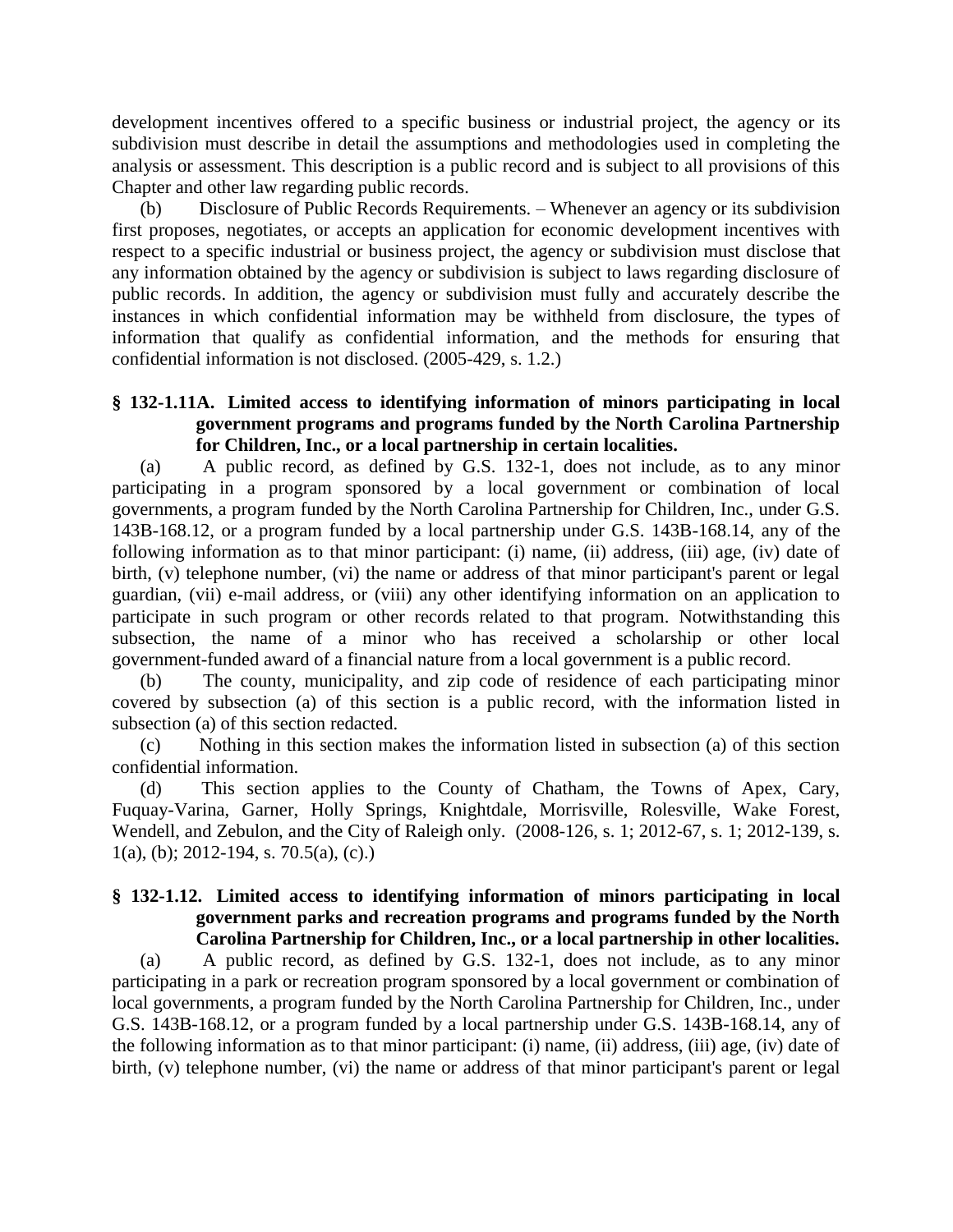guardian, or (vii) any other identifying information on an application to participate in such program or other records related to that program.

(b) The county, municipality, and zip code of residence of each participating minor covered by subsection (a) of this section is a public record, with the information listed in subsection (a) of this section redacted.

(c) Nothing in this section makes the information listed in subsection (a) of this section confidential information. (2008-126, s. 1; 2012-67, s. 1.)

# **§ 132-1.13. Electronic lists of subscribers open for inspection but not available for copying.**

Notwithstanding this chapter, when a unit of local government maintains an electronic mail list of individual subscribers, this chapter does not require that unit of local government to provide a copy of the list. The list shall be available for public inspection in either printed or electronic format or both as the unit of local government elects.

(b) If a unit of local government maintains an electronic mail list of individual subscribers, the unit of local government and its employees and officers may use that list only: (i) for the purpose for which it was subscribed to; (ii) to notify subscribers of an emergency to the public health or public safety; or (iii) in case of deletion of that list, to notify subscribers of the existence of any similar lists to subscribe to.

(c) Repealed by Session Laws 2011-54, s. 1, effective April 28, 2011. (2010-83, ss. 1-3; 2011-54, s. 1.)

**§ 132-1.14:** Reserved for future codification purposes.

**§ 132-1.15:** Reserved for future codification purposes.

**§ 132-1.16:** Reserved for future codification purposes.

**§ 132-1.17:** Reserved for future codification purposes.

**§ 132-1.18:** Reserved for future codification purposes.

**§ 132-1.19:** Reserved for future codification purposes.

**§ 132-1.20:** Reserved for future codification purposes.

**§ 132-1.21:** Reserved for future codification purposes.

**§ 132-1.22:** Reserved for future codification purposes.

# **§ 132-1.23. Eugenics program records.**

(a) Records in the custody of the State, including the North Carolina Justice for Sterilization Foundation, concerning the North Carolina Eugenics Board program are not public records to the extent they concern: (i) persons impacted by the program, (ii) persons or their guardians or authorized agents inquiring about the impact of the program on them, (iii) persons or their guardians or authorized agents inquiring about the potential impact of the program on others.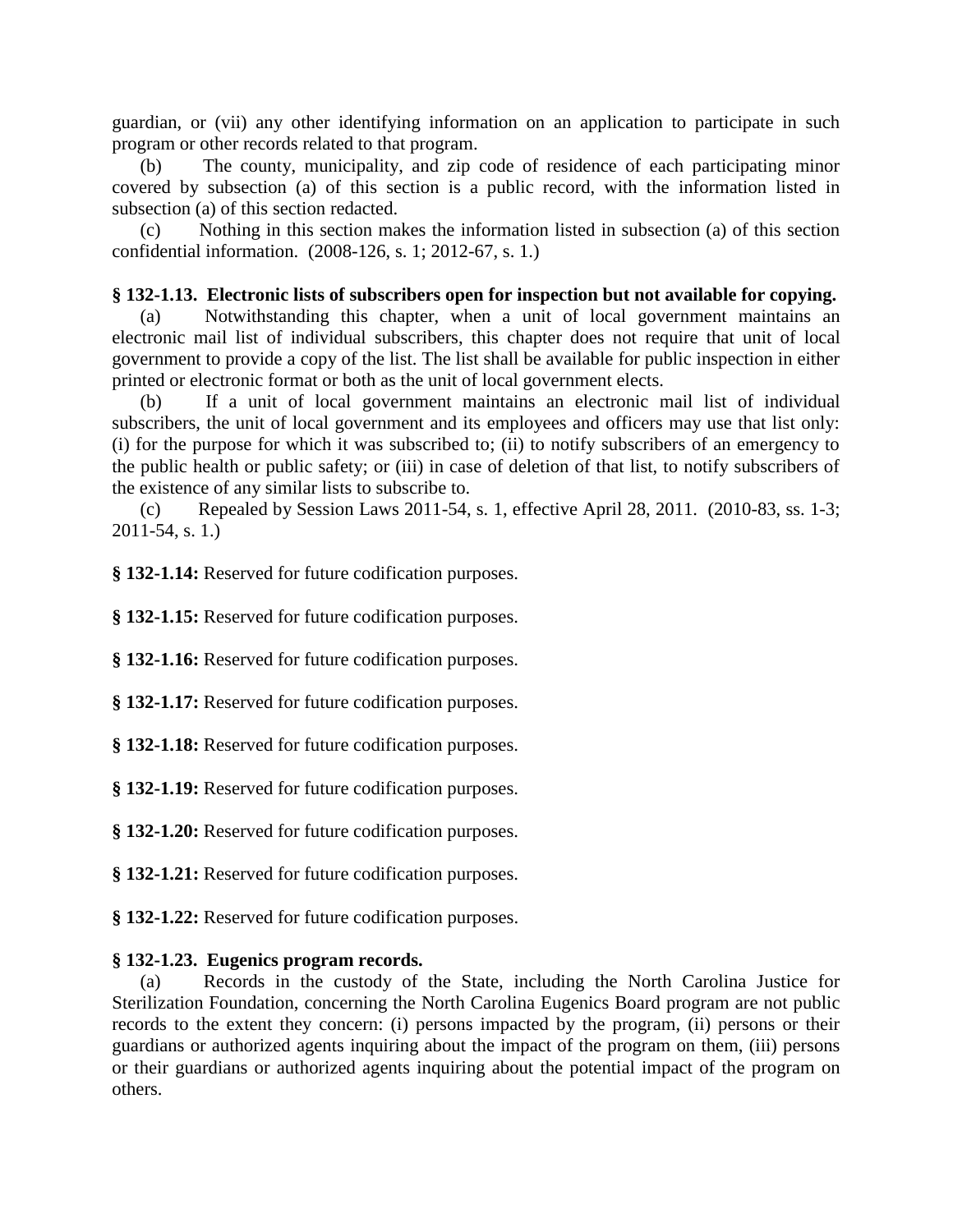(b) Notwithstanding subsection (a) of this section, a person impacted by the program may obtain that person's individual records under the program, and a guardian or authorized agent of that person may also obtain them. (2011-188, s. 1.)

### **§ 132-2. Custodian designated.**

The public official in charge of an office having public records shall be the custodian thereof. (1935, c. 265, s. 2.)

### **§ 132-3. Destruction of records regulated.**

Prohibition. – No public official may destroy, sell, loan, or otherwise dispose of any public record, except in accordance with G.S. 121-5 and G.S. 130A-99, without the consent of the Department of Cultural Resources. Whoever unlawfully removes a public record from the office where it is usually kept, or alters, defaces, mutilates or destroys it shall be guilty of a Class 3 misdemeanor and upon conviction only fined not less than ten dollars (\$10.00) nor more than five hundred dollars (\$500.00).

(b) Revenue Records. – Notwithstanding subsection (a) of this section and G.S. 121-5, when a record of the Department of Revenue has been copied in any manner, the original record may be destroyed upon the order of the Secretary of Revenue. If a record of the Department of Revenue has not been copied, the original record shall be preserved for at least three years. After three years the original record may be destroyed upon the order of the Secretary of Revenue.

(c) Employment Security Records. – Notwithstanding subsection (a) of this section and G.S. 121-5, when a record of the Division of Employment Security has been copied in any manner, the original record may be destroyed upon the order of the Division. If a record of that Division has not been copied, the original record shall be preserved for at least three years. After three years the original record may be destroyed upon the order of the Assistant Secretary of Commerce. (1935, c. 265, s. 3; 1943, c. 237; 1953, c. 675, s. 17; 1957, c. 330, s. 2; 1973, c. 476, s. 48; 1993, c. 485, s. 39; c. 539, s. 966; 1994, Ex. Sess., c. 24, s. 14(c); 1997-309, s. 12; 2001-115, s. 2; 2011-401, s. 3.16.)

#### **§ 132-4. Disposition of records at end of official's term.**

Whoever has the custody of any public records shall, at the expiration of his term of office, deliver to his successor, or, if there be none, to the Department of Cultural Resources, all records, books, writings, letters and documents kept or received by him in the transaction of his official business; and any such person who shall refuse or neglect for the space of 10 days after request made in writing by any citizen of the State to deliver as herein required such public records to the person authorized to receive them shall be guilty of a Class 1 misdemeanor. (1935, c. 265, s. 4; 1943, c. 237; 1973, c. 476, s. 48; 1975, c. 696, s. 1; 1993, c. 539, s. 967; 1994, Ex. Sess., c. 24, s. 14(c).)

# **§ 132-5. Demanding custody.**

Whoever is entitled to the custody of public records shall demand them from any person having illegal possession of them, who shall forthwith deliver the same to him. If the person who unlawfully possesses public records shall without just cause refuse or neglect for 10 days after a request made in writing by any citizen of the State to deliver such records to their lawful custodian, he shall be guilty of a Class 1 misdemeanor. (1935, c. 265, s. 5; 1975, c. 696, s. 2; 1993, c. 539, s. 968; 1994, Ex. Sess., c. 24, s. 14(c).)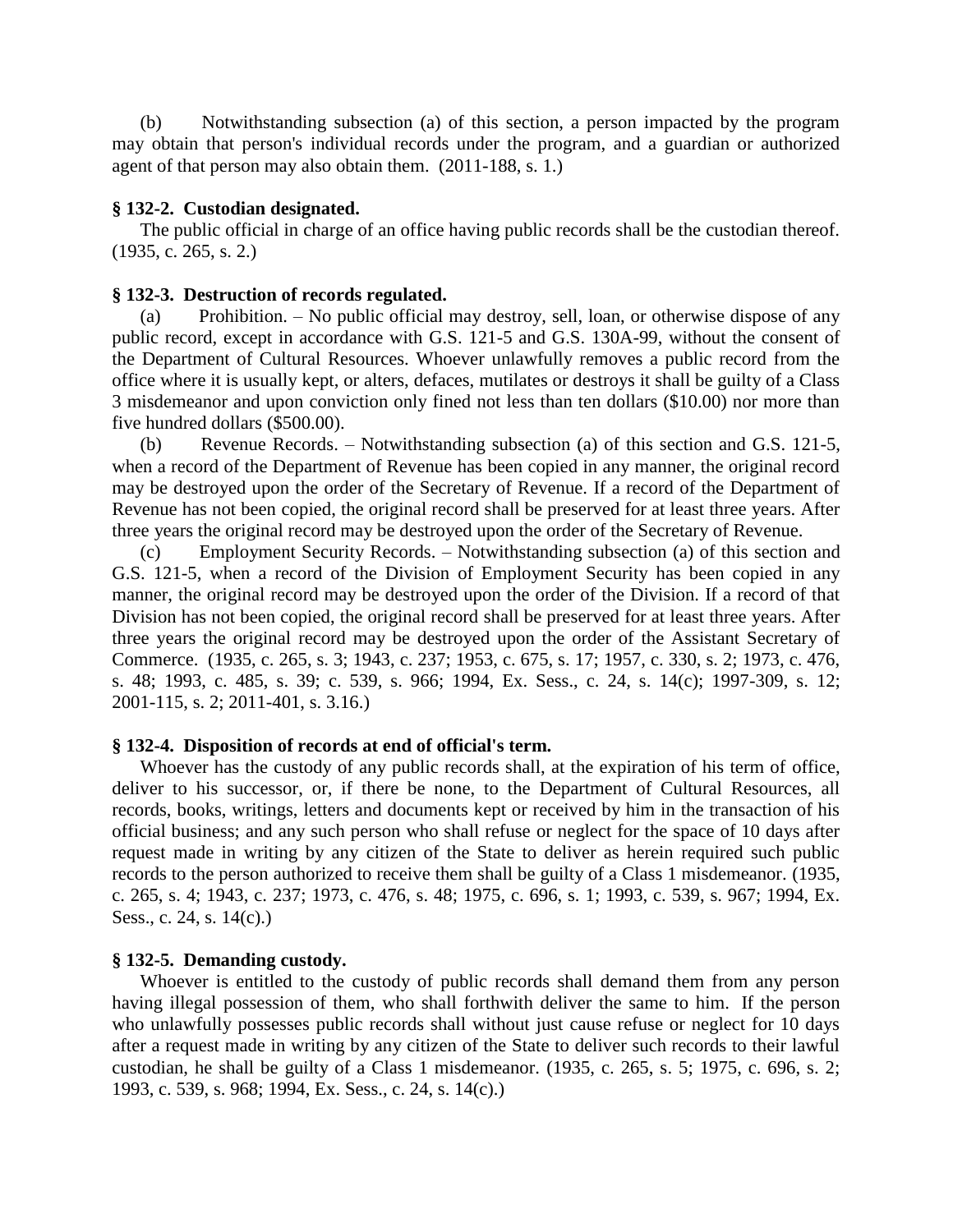# **§ 132-5.1. Regaining custody; civil remedies.**

(a) The Secretary of the Department of Cultural Resources or his designated representative or any public official who is the custodian of public records which are in the possession of a person or agency not authorized by the custodian or by law to possess such public records may petition the superior court in the county in which the person holding such records resides or in which the materials in issue, or any part thereof, are located for the return of such public records. The court may order such public records to be delivered to the petitioner upon finding that the materials in issue are public records and that such public records are in the possession of a person not authorized by the custodian of the public records or by law to possess such public records. If the order of delivery does not receive compliance, the petitioner may request that the court enforce such order through its contempt power and procedures.

(b) At any time after the filing of the petition set out in subsection (a) or contemporaneous with such filing, the public official seeking the return of the public records may by ex parte petition request the judge or the court in which the action was filed to grant one of the following provisional remedies:

- (1) An order directed at the sheriff commanding him to seize the materials which are the subject of the action and deliver the same to the court under the circumstances hereinafter set forth; or
- (2) A preliminary injunction preventing the sale, removal, disposal or destruction of or damage to such public records pending a final judgment by the court.

(c) The judge or court aforesaid shall issue an order of seizure or grant a preliminary injunction upon receipt of an affidavit from the petitioner which alleges that the materials at issue are public records and that unless one of said provisional remedies is granted, there is a danger that such materials shall be sold, secreted, removed out of the State or otherwise disposed of so as not to be forthcoming to answer the final judgment of the court respecting the same; or that such property may be destroyed or materially damaged or injured if not seized or if injunctive relief is not granted.

(d) The aforementioned order of seizure or preliminary injunction shall issue without notice to the respondent and without the posting of any bond or other security by the petitioner. (1975, c. 787, s. 2.)

# **§ 132-6. Inspection and examination of records.**

(a) Every custodian of public records shall permit any record in the custodian's custody to be inspected and examined at reasonable times and under reasonable supervision by any person, and shall, as promptly as possible, furnish copies thereof upon payment of any fees as may be prescribed by law. As used herein, "custodian" does not mean an agency that holds the public records of other agencies solely for purposes of storage or safekeeping or solely to provide data processing.

(b) No person requesting to inspect and examine public records, or to obtain copies thereof, shall be required to disclose the purpose or motive for the request.

(c) No request to inspect, examine, or obtain copies of public records shall be denied on the grounds that confidential information is commingled with the requested nonconfidential information. If it is necessary to separate confidential from nonconfidential information in order to permit the inspection, examination, or copying of the public records, the public agency shall bear the cost of such separation on the following schedule: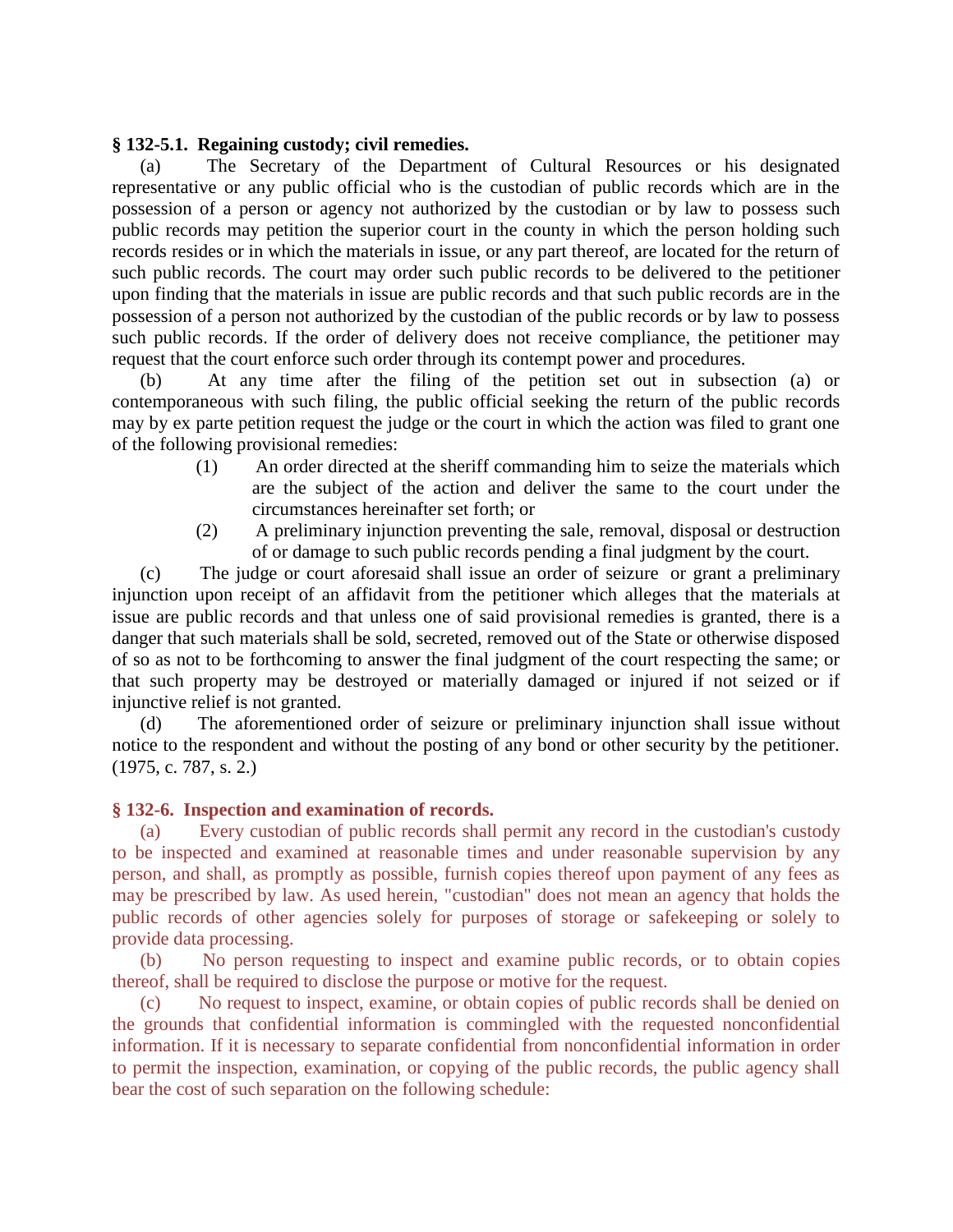State agencies after June 30, 1996;

- Municipalities with populations of 10,000 or more, counties with populations of 25,000 or more, as determined by the 1990 U.S. Census, and public hospitals in those counties, after June 30, 1997;
- Municipalities with populations of less than 10,000, counties with populations of less than 25,000, as determined by the 1990 U.S. Census, and public hospitals in those counties, after June 30, 1998;
- Political subdivisions and their agencies that are not otherwise covered by this schedule, after June 30, 1998.

(d) Notwithstanding the provisions of subsections (a) and (b) of this section, public records relating to the proposed expansion or location of specific business or industrial projects may be withheld so long as their inspection, examination or copying would frustrate the purpose for which such public records were created; provided, however, that nothing herein shall be construed to permit the withholding of public records relating to general economic development policies or activities. Once the State, a local government, or the specific business has announced a commitment by the business to expand or locate a specific project in this State or a final decision not to do so and the business has communicated that commitment or decision to the State or local government agency involved with the project, the provisions of this subsection allowing public records to be withheld by the agency no longer apply. Once the provisions of this subsection no longer apply, the agency shall disclose as soon as practicable, and within 25 business days, public records requested for the announced project that are not otherwise made confidential by law. An announcement that a business or industrial project has committed to expand or locate in the State shall not require disclosure of local government records relating to the project if the business has not selected a specific location within the State for the project. Once a specific location for the project has been determined, local government records must be disclosed, upon request, in accordance with the provisions of this section. For purposes of this section, "local government records" include records maintained by the State that relate to a local government's efforts to attract the project.

(e) The application of this Chapter is subject to the provisions of Article 1 of Chapter 121 of the General Statutes, the North Carolina Archives and History Act.

(f) Notwithstanding the provisions of subsection (a) of this section, the inspection or copying of any public record which, because of its age or condition could be damaged during inspection or copying, may be made subject to reasonable restrictions intended to preserve the particular record. (1935, c. 265, s. 6; 1987, c. 835, s. 1; 1995, c. 388, s. 2; 2005-429, s. 1.1.)

#### **§ 132-6.1. Electronic data-processing records.**

(a) After June 30, 1996, no public agency shall purchase, lease, create, or otherwise acquire any electronic data-processing system for the storage, manipulation, or retrieval of public records unless it first determines that the system will not impair or impede the agency's ability to permit the public inspection and examination, and to provide electronic copies of such records. Nothing in this subsection shall be construed to require the retention by the public agency of obsolete hardware or software.

(b) Every public agency shall create an index of computer databases compiled or created by a public agency on the following schedule:

State agencies by July 1, 1996;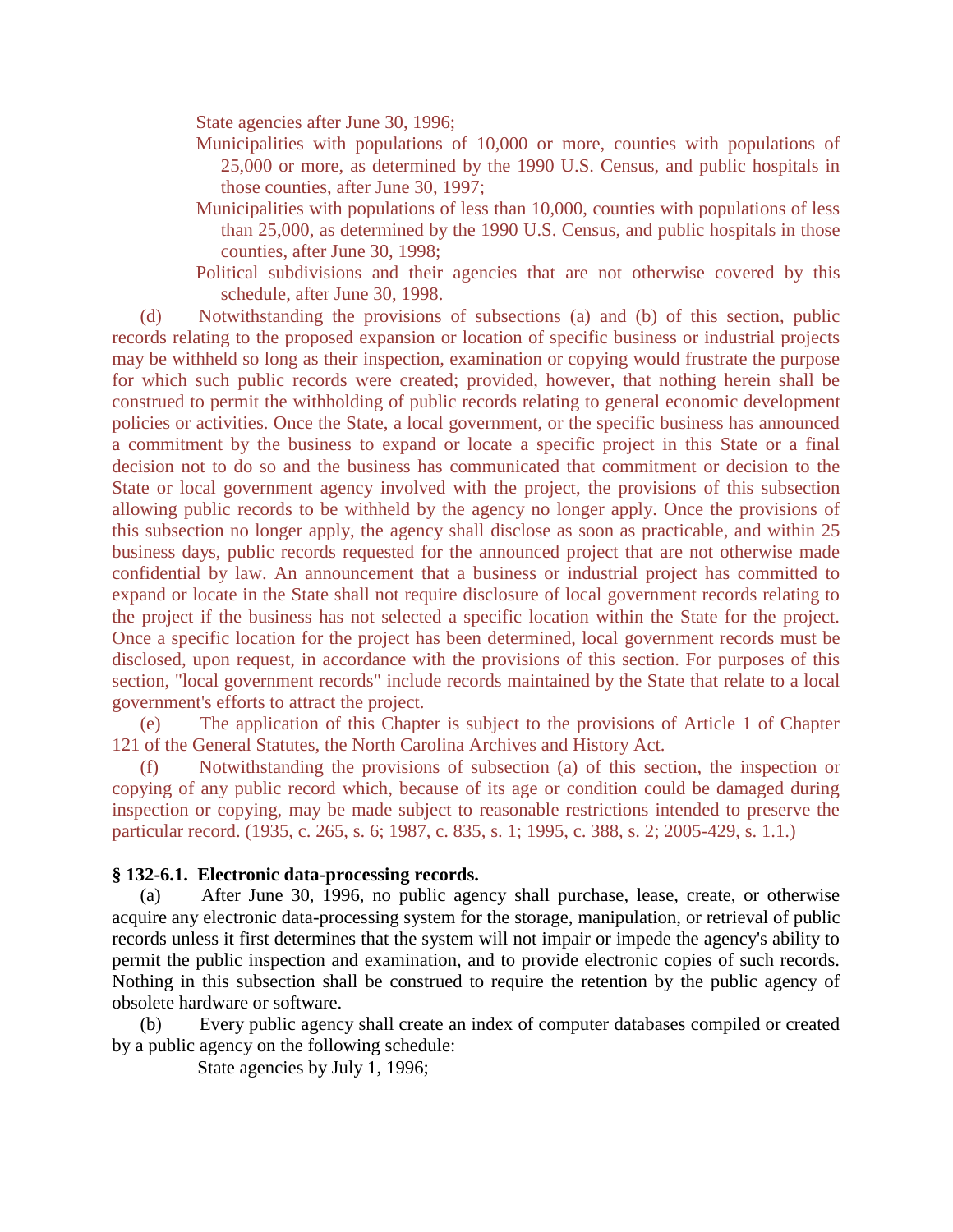Municipalities with populations of 10,000 or more, counties with populations of 25,000 or more, as determined by the 1990 U.S. Census, and public hospitals in those counties, by July 1, 1997;

Municipalities with populations of less than 10,000, counties with populations of less than 25,000, as determined by the 1990 U.S. Census, and public hospitals in those counties, by July 1, 1998;

Political subdivisions and their agencies that are not otherwise covered by this schedule, after June 30, 1998.

The index shall be a public record and shall include, at a minimum, the following information with respect to each database listed therein: a list of the data fields; a description of the format or record layout; information as to the frequency with which the database is updated; a list of any data fields to which public access is restricted; a description of each form in which the database can be copied or reproduced using the agency's computer facilities; and a schedule of fees for the production of copies in each available form. Electronic databases compiled or created prior to the date by which the index must be created in accordance with this subsection may be indexed at the public agency's option. The form, content, language, and guidelines for the index and the databases to be indexed shall be developed by the Office of Archives and History in consultation with officials at other public agencies.

(c) Nothing in this section shall require a public agency to create a computer database that the public agency has not otherwise created or is not otherwise required to be created. Nothing in this section requires a public agency to disclose security features of its electronic data processing systems, information technology systems, telecommunications networks, or electronic security systems, including hardware or software security, passwords, or security standards, procedures, processes, configurations, software, and codes.

(d) The following definitions apply in this section:

- (1) Computer database. A structured collection of data or documents residing in a database management program or spreadsheet software.
- (2) Computer hardware. Any tangible machine or device utilized for the electronic storage, manipulation, or retrieval of data.
- (3) Computer program. A series of instructions or statements that permit the storage, manipulation, and retrieval of data within an electronic data-processing system, together with any associated documentation. The term does not include the original data, or any analysis, compilation, or manipulated form of the original data produced by the use of the program or software.
- (4) Computer software. Any set or combination of computer programs. The term does not include the original data, or any analysis, compilation, or manipulated form of the original data produced by the use of the program or software.
- (5) Electronic data-processing system. Computer hardware, computer software, or computer programs or any combination thereof, regardless of kind or origin. (1995, c. 388, s. 3; 2000-71, s. 1; 2002-159, s. 35(i).)

# **§ 132-6.2. Provisions for copies of public records; fees.**

Persons requesting copies of public records may elect to obtain them in any and all media in which the public agency is capable of providing them. No request for copies of public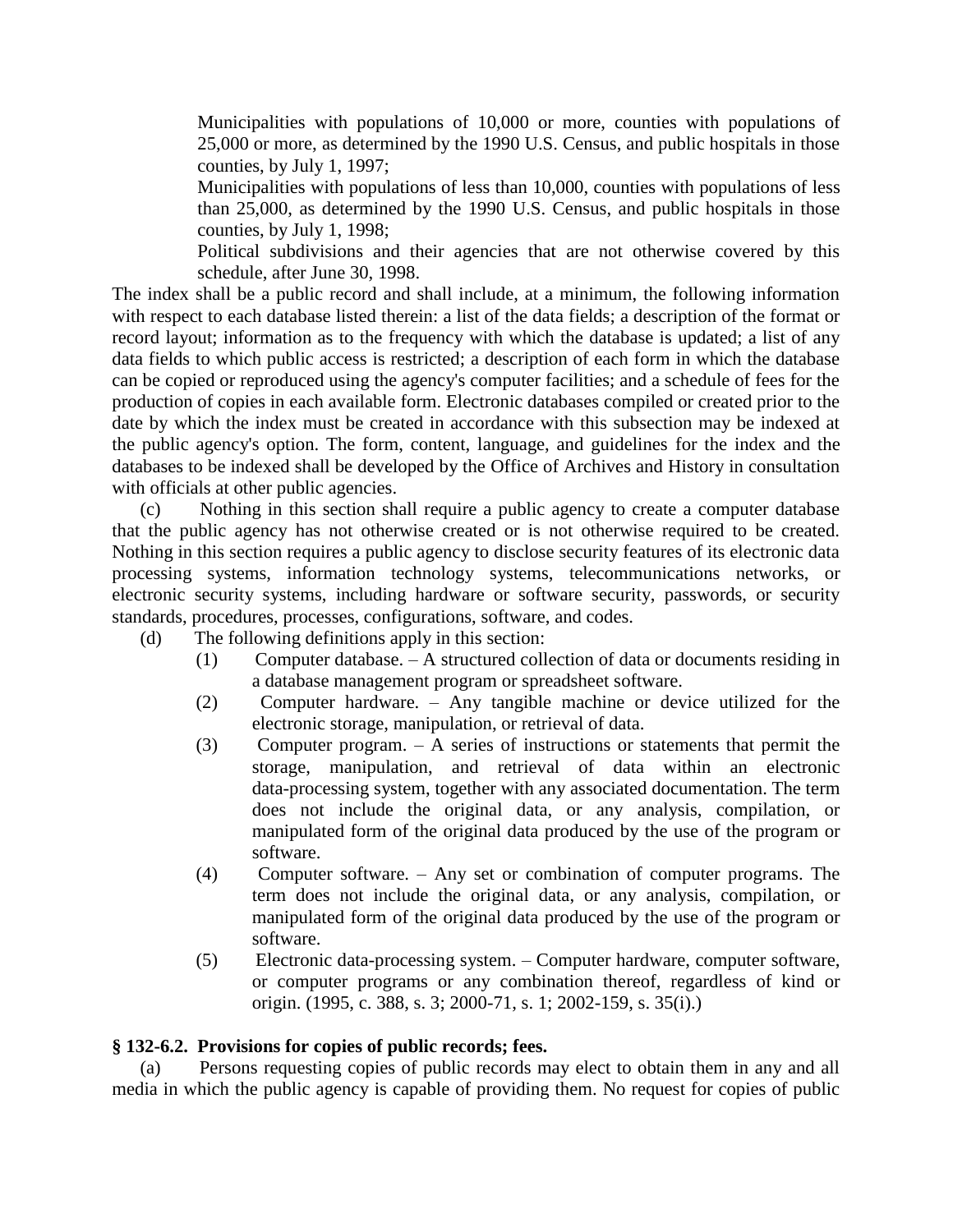records in a particular medium shall be denied on the grounds that the custodian has made or prefers to make the public records available in another medium. The public agency may assess different fees for different media as prescribed by law.

(b) Persons requesting copies of public records may request that the copies be certified or uncertified. The fees for certifying copies of public records shall be as provided by law. Except as otherwise provided by law, no public agency shall charge a fee for an uncertified copy of a public record that exceeds the actual cost to the public agency of making the copy. For purposes of this subsection, "actual cost" is limited to direct, chargeable costs related to the reproduction of a public record as determined by generally accepted accounting principles and does not include costs that would have been incurred by the public agency if a request to reproduce a public record had not been made. Notwithstanding the provisions of this subsection, if the request is such as to require extensive use of information technology resources or extensive clerical or supervisory assistance by personnel of the agency involved, or if producing the record in the medium requested results in a greater use of information technology resources than that established by the agency for reproduction of the volume of information requested, then the agency may charge, in addition to the actual cost of duplication, a special service charge, which shall be reasonable and shall be based on the actual cost incurred for such extensive use of information technology resources or the labor costs of the personnel providing the services, or for a greater use of information technology resources that is actually incurred by the agency or attributable to the agency. If anyone requesting public information from any public agency is charged a fee that the requester believes to be unfair or unreasonable, the requester may ask the State Chief Information Officer or his designee to mediate the dispute.

(c) Persons requesting copies of computer databases may be required to make or submit such requests in writing. Custodians of public records shall respond to all such requests as promptly as possible. If the request is granted, the copies shall be provided as soon as reasonably possible. If the request is denied, the denial shall be accompanied by an explanation of the basis for the denial. If asked to do so, the person denying the request shall, as promptly as possible, reduce the explanation for the denial to writing.

(d) Nothing in this section shall be construed to require a public agency to respond to requests for copies of public records outside of its usual business hours.

(e) Nothing in this section shall be construed to require a public agency to respond to a request for a copy of a public record by creating or compiling a record that does not exist. If a public agency, as a service to the requester, voluntarily elects to create or compile a record, it may negotiate a reasonable charge for the service with the requester. Nothing in this section shall be construed to require a public agency to put into electronic medium a record that is not kept in electronic medium. (1995, c. 388, s. 3; 2004-129, s. 38.)

#### **§ 132-7. Keeping records in safe places; copying or repairing; certified copies.**

Insofar as possible, custodians of public records shall keep them in fireproof safes, vaults, or rooms fitted with noncombustible materials and in such arrangement as to be easily accessible for convenient use. All public records should be kept in the buildings in which they are ordinarily used. Record books should be copied or repaired, renovated or rebound if worn, mutilated, damaged or difficult to read. Whenever any State, county, or municipal records are in need of repair, restoration, or rebinding, the head of such State agency, department, board, or commission, the board of county commissioners of such county, or the governing body of such municipality may authorize that the records in need of repair, restoration, or rebinding be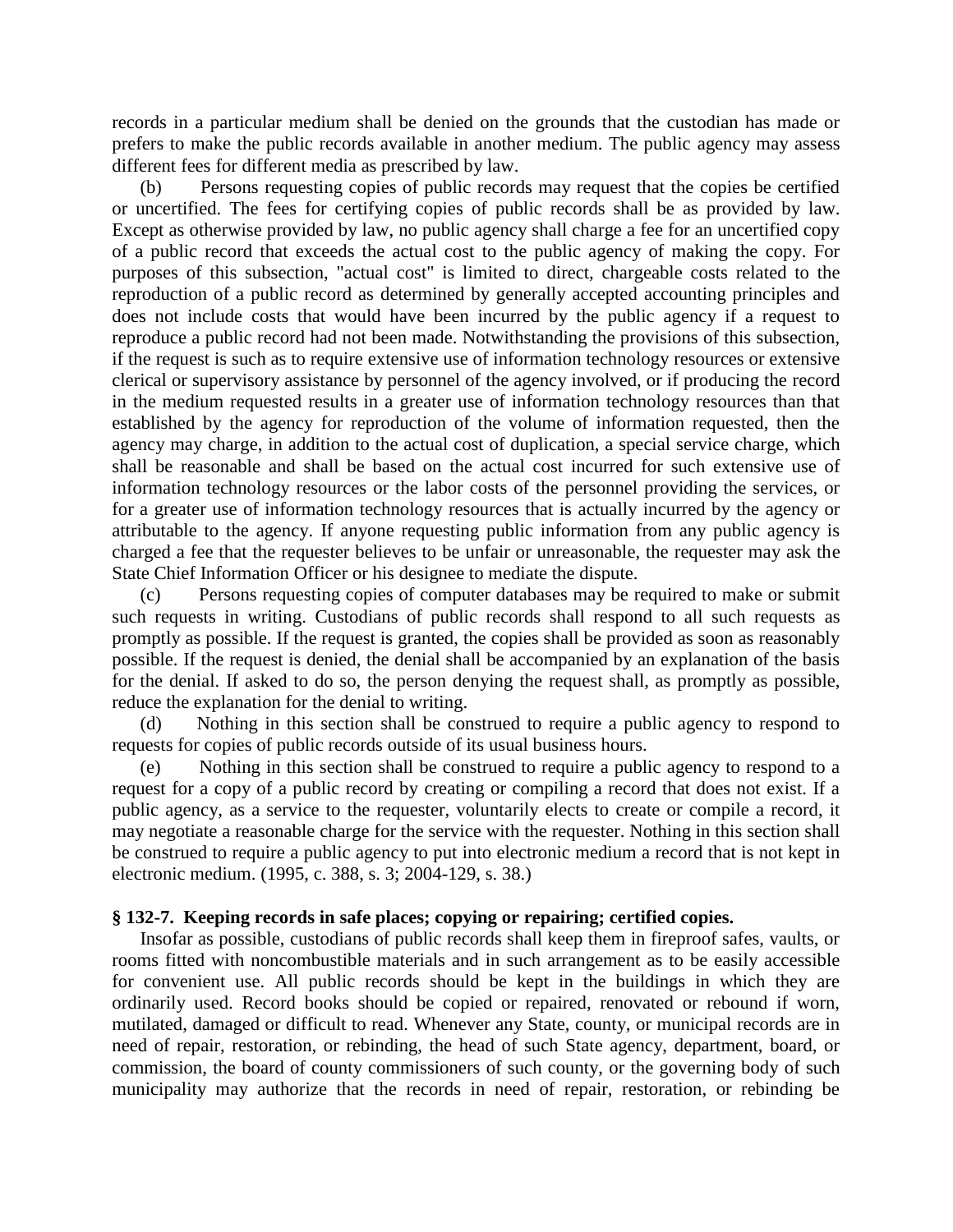removed from the building or office in which such records are ordinarily kept, for the length of time required to repair, restore, or rebind them. Any public official who causes a record book to be copied shall attest it and shall certify on oath that it is an accurate copy of the original book. The copy shall then have the force of the original. (1935, c. 265, s. 7; 1951, c. 294.)

# **§ 132-8. Assistance by and to Department of Cultural Resources.**

The Department of Cultural Resources shall have the right to examine into the condition of public records and shall give advice and assistance to public officials in the solution of their problems of preserving, filing and making available the public records in their custody. When requested by the Department of Cultural Resources, public officials shall assist the Department in the preparation of an inclusive inventory of records in their custody, to which shall be attached a schedule, approved by the head of the governmental unit or agency having custody of the records and the Secretary of Cultural Resources, establishing a time period for the retention or disposal of each series of records. Upon the completion of the inventory and schedule, the Department of Cultural Resources shall (subject to the availability of necessary space, staff, and other facilities for such purposes) make available space in its Records Center for the filing of semicurrent records so scheduled and in its archives for noncurrent records of permanent value, and shall render such other assistance as needed, including the microfilming of records so scheduled. (1935, c. 265, s. 8; 1943, c. 237; 1959, c. 68, s. 2; 1973, c. 476, s. 48.)

### **§ 132-8.1. Records management program administered by Department of Cultural Resources; establishment of standards, procedures, etc.; surveys.**

A records management program for the application of efficient and economical management methods to the creation, utilization, maintenance, retention, preservation, and disposal of official records shall be administered by the Department of Cultural Resources. It shall be the duty of that Department, in cooperation with and with the approval of the Department of Administration, to establish standards, procedures, and techniques for effective management of public records, to make continuing surveys of paper work operations, and to recommend improvements in current records management practices including the use of space, equipment, and supplies employed in creating, maintaining, and servicing records. It shall be the duty of the head of each State agency and the governing body of each county, municipality and other subdivision of government to cooperate with the Department of Cultural Resources in conducting surveys and to establish and maintain an active, continuing program for the economical and efficient management of the records of said agency, county, municipality, or other subdivision of government. (1961, c. 1041; 1973, c. 476, s. 48.)

# **§ 132-8.2. Selection and preservation of records considered essential; making or designation of preservation duplicates; force and effect of duplicates or copies thereof.**

In cooperation with the head of each State agency and the governing body of each county, municipality, and other subdivision of government, the Department of Cultural Resources shall establish and maintain a program for the selection and preservation of public records considered essential to the operation of government and to the protection of the rights and interests of persons, and, within the limitations of funds available for the purpose, shall make or cause to be made preservation duplicates or designate as preservation duplicates existing copies of such essential public records. Preservation duplicates shall be durable, accurate, complete and clear,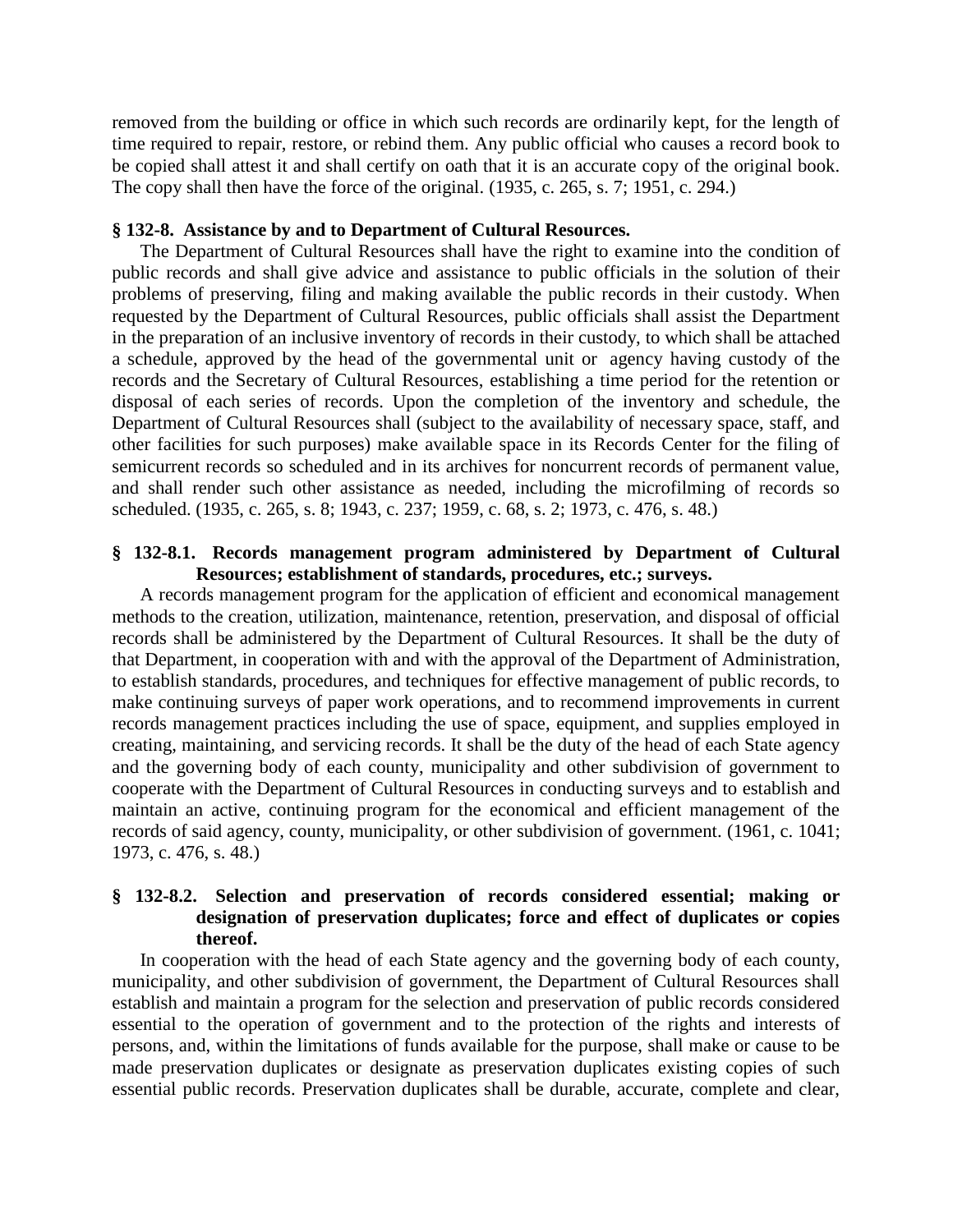and such duplicates made by a photographic, photostatic, microfilm, micro card, miniature photographic, or other process which accurately reproduces and forms a durable medium for so reproducing the original shall have the same force and effect for all purposes as the original record whether the original record is in existence or not. A transcript, exemplification, or certified copy of such preservation duplicate shall be deemed for all purposes to be a transcript, exemplification, or certified copy of the original record. Such preservation duplicates shall be preserved in the place and manner of safekeeping prescribed by the Department of Cultural Resources. (1961, c. 1041; 1973, c. 476, s. 48.)

# **§ 132-9. Access to records.**

(a) Any person who is denied access to public records for purposes of inspection and examination, or who is denied copies of public records, may apply to the appropriate division of the General Court of Justice for an order compelling disclosure or copying, and the court shall have jurisdiction to issue such orders if the person has complied with G.S. 7A-38.3E. Actions brought pursuant to this section shall be set down for immediate hearing, and subsequent proceedings in such actions shall be accorded priority by the trial and appellate courts.

(b) In an action to compel disclosure of public records which have been withheld pursuant to the provisions of G.S. 132-6 concerning public records relating to the proposed expansion or location of particular businesses and industrial projects, the burden shall be on the custodian withholding the records to show that disclosure would frustrate the purpose of attracting that particular business or industrial project.

(c) In any action brought pursuant to this section in which a party successfully compels the disclosure of public records, the court shall allow a party seeking disclosure of public records who substantially prevails to recover its reasonable attorneys' fees if attributed to those public records. The court may not assess attorneys' fees against the governmental body or governmental unit if the court finds that the governmental body or governmental unit acted in reasonable reliance on any of the following:

- (1) A judgment or an order of a court applicable to the governmental unit or governmental body.
- (2) The published opinion of an appellate court, an order of the North Carolina Business Court, or a final order of the Trial Division of the General Court of Justice.
- (3) A written opinion, decision, or letter of the Attorney General.

Any attorneys' fees assessed against a public agency under this section shall be charged against the operating expenses of the agency; provided, however, that the court may order that all or any portion of any attorneys' fees so assessed be paid personally by any public employee or public official found by the court to have knowingly or intentionally committed, caused, permitted, suborned, or participated in a violation of this Article. No order against any public employee or public official shall issue in any case where the public employee or public official seeks the advice of an attorney and such advice is followed.

(d) If the court determines that an action brought pursuant to this section was filed in bad faith or was frivolous, the court shall assess a reasonable attorney's fee against the person or persons instituting the action and award it to the public agency as part of the costs.

Notwithstanding subsection (c) of this section, the court may not assess attorneys' fees against a public hospital created under Article 2 of Chapter 131E of the General Statutes if the court finds that the action was brought by or on behalf of a competing health care provider